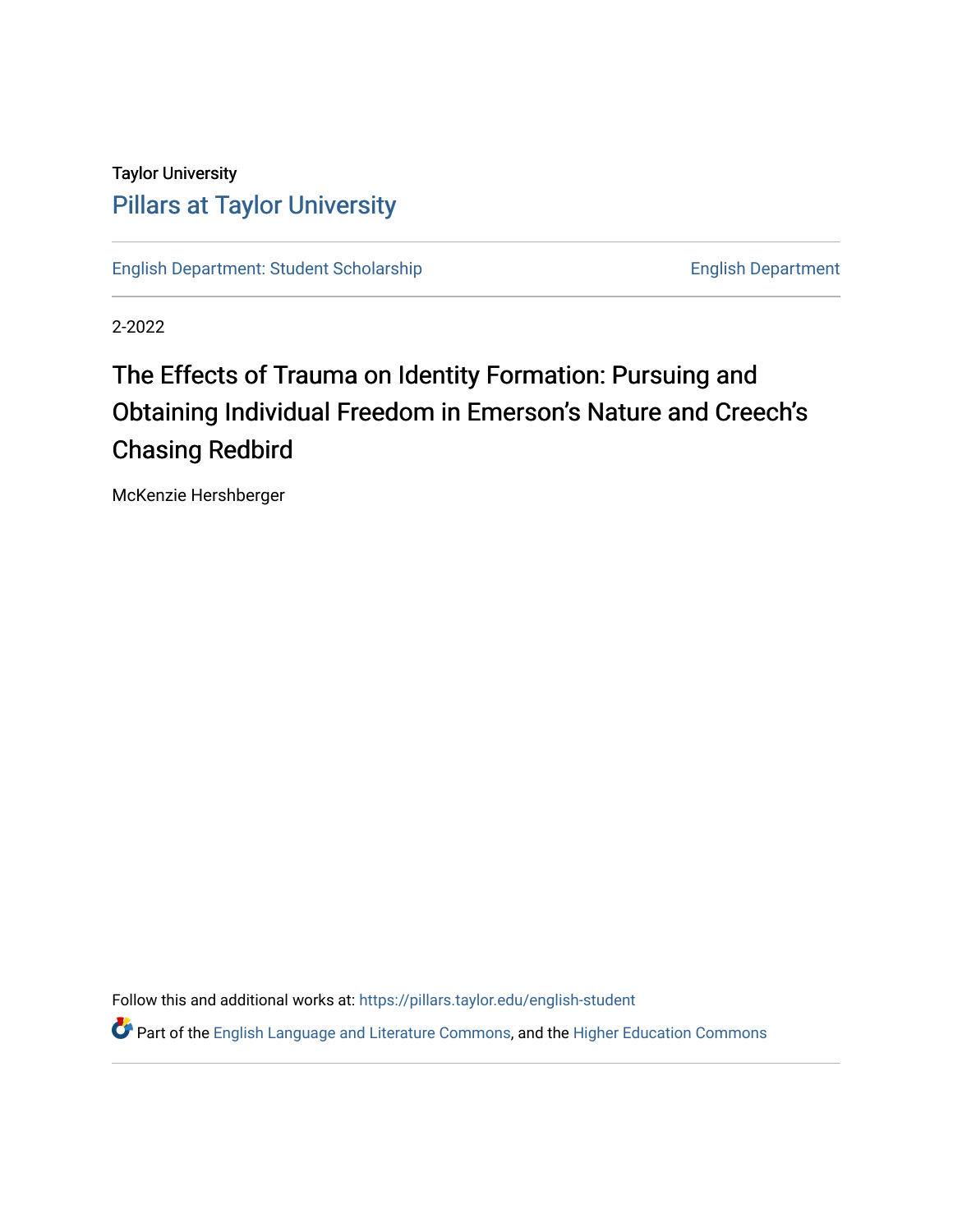McKenzie Hershberger

Dr. Mook

ENG 493

### 8 March 2022

## The Effects of Trauma on Identity Formation: Pursuing and Obtaining Individual Freedom in Emerson's *Nature* and Creech's *Chasing Redbird*

The way in which past trauma affects how individuals process information becomes the focal point for many prolific writers. Specifically, Ralph Waldo Emerson's *Nature* depicts how Emerson coped with a range of grievances, as he desired to be intimately connected with nature. Emerson describes nature often through referencing the innocence of a child, as a child does not fully understand tragedy and its effects. In the essay, he asserts that children possess an inherent ability to relate to the natural world because their innocent perspectives are not yet tainted by experience. He also claims that being in nature allows individuals to process their emotions without the interruptions of modern society. Sharon Creech's young adult novel *Chasing Redbird* poses as a model for Emerson's assertions. Zinny Taylor, the young adolescent protagonist, endured trauma not openly discussed by her family. As a result, Zinny internalizes her grief, only understanding her identity through encounters with the natural world. Therefore, examining Emerson's personal experiences in relation to Trauma Theory, while analyzing Creech's *Chasing Redbird* as the exemplar for Trauma Theory's assertions and *Nature's* themes, reveals how unresolved grief affects the maturation of a child.

1. Ralph Waldo Emerson's Background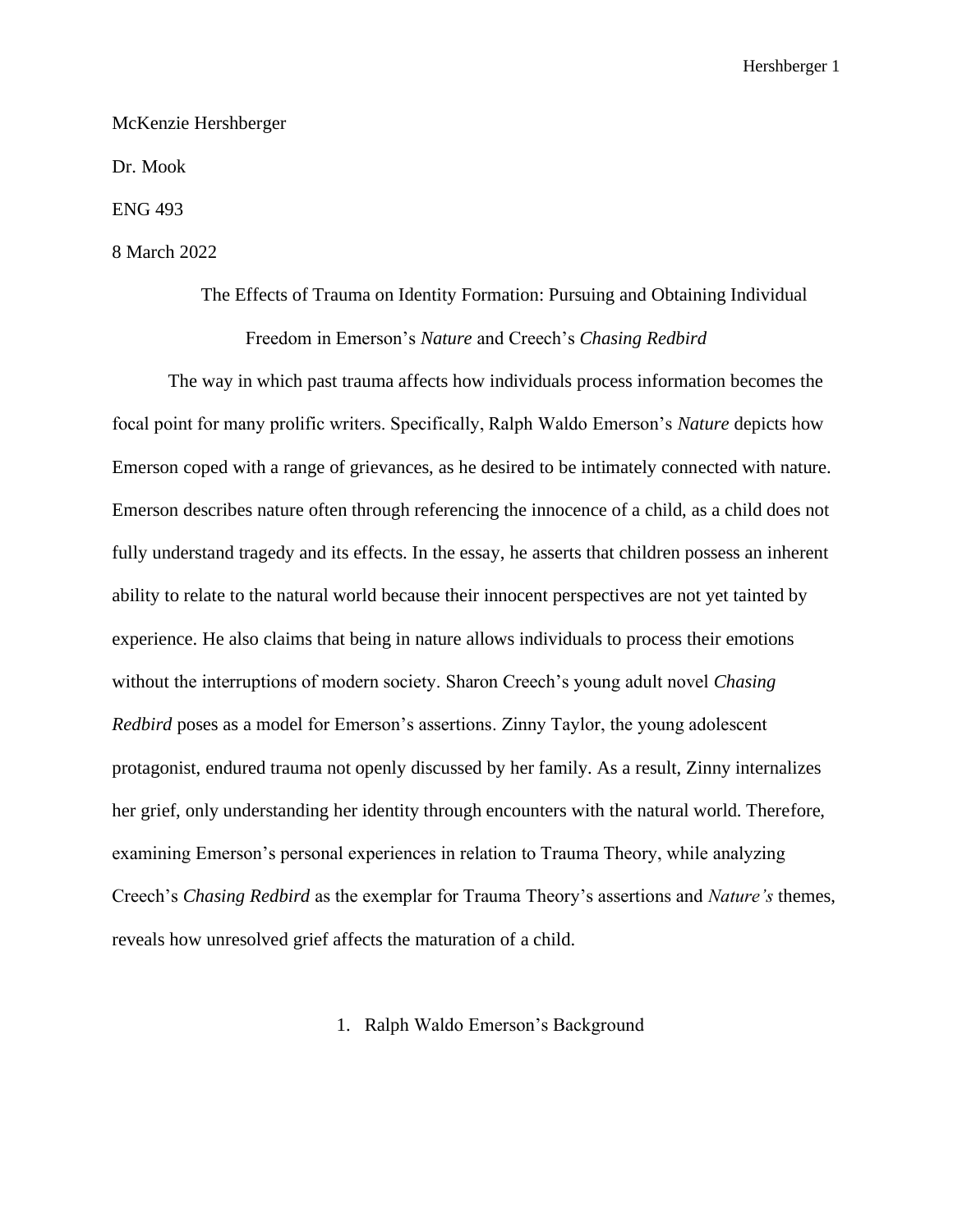Ralph Waldo Emerson was born into a family where outward displays of love and affection toward the children were scarce, especially from his father (McLelland 34). Emerson was born on May 25, 1803, to Reverend William Emerson and Ruth Haskins in Boston Massachusetts, and the city was already growing into an increasingly urban area (Richardson 18). Due to his observant nature as a child, he often felt imprisoned in urban life and perceived this as hindering his upbringing since he lived far from an undisturbed country lifestyle (Richardson 18). Ultimately, this paints the picture for modern audiences and critics to understand how, from a young age, he felt a dissonance between his longing to be in the natural world rather than the growing metropolitan area in which he lived. The lack of affection he received from his father and the recognition of his desire to live elsewhere contributed to why he felt deeply disconnected from his own identity. Emerson claimed that he would shun his "father and mother and wife and brother, when [his] genius calls [him]" (Emerson, *Self-Reliance* 4) which depicts his deeply rooted need for independence after his father's emotional abandonment. Emerson illustrates here that he is completely disconnected from his ability to relate to other people as a result of the emotional challenges he faced during his upbringing. Emerson attempted to "sterilize childhood" (McClelland 14) as a means for purification, creating an idealized vision of childhood since he believed he lacked a true childhood. This sterilization of childhood likely signifies his desire to purify and present a perfect childhood experience. The childlike mindset and adolescent need for finding the true meaning of his personhood indisputably appears in many aspects of his early life, although more prominently arises in his writing.

Although Emerson became detached from his parents, Emerson's intellectual abilities were developed during his childhood because he was forced to make observations and conclusions on his own. The independence Emerson received at just eight years old was due to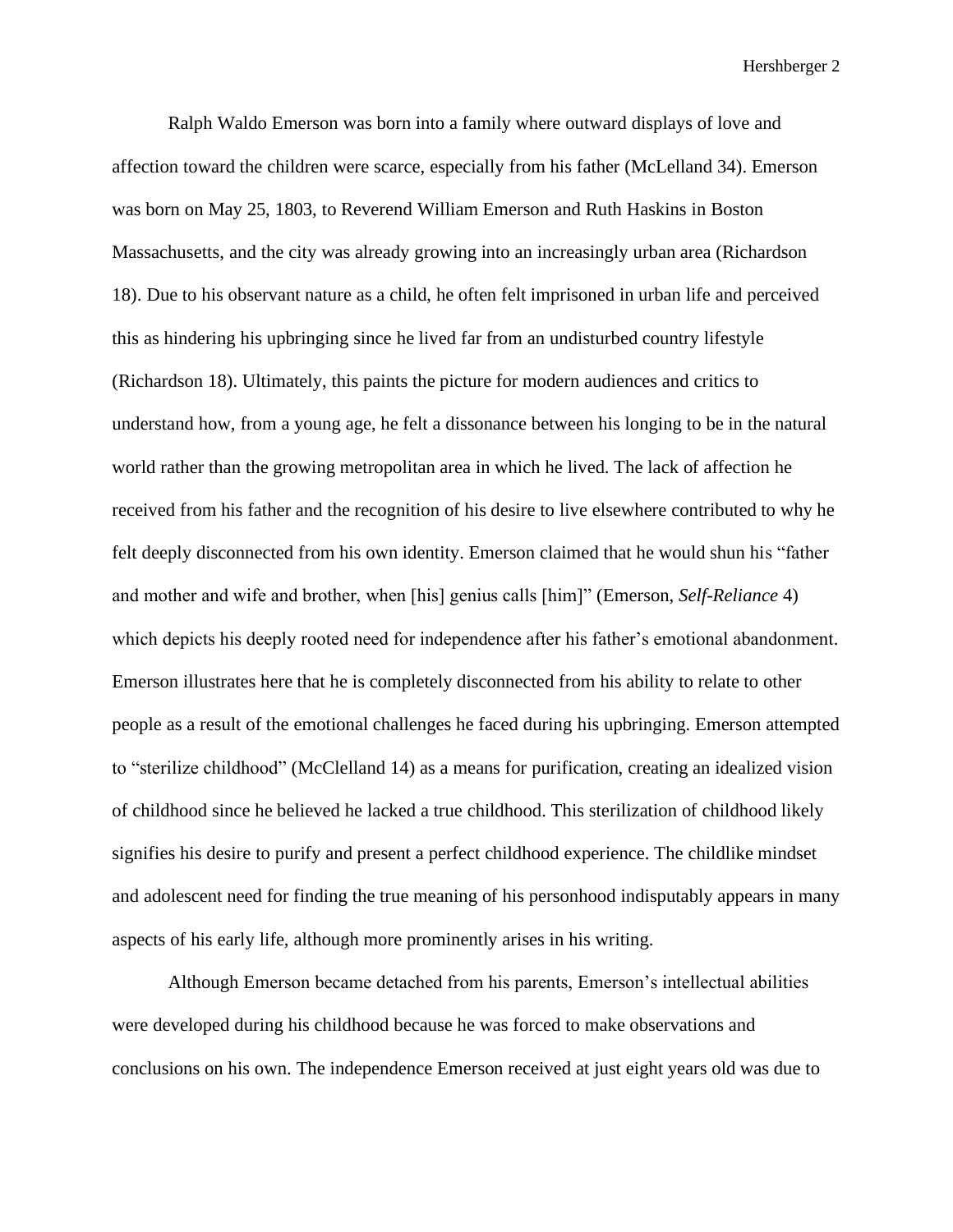his father's premature death; he remembers his father as a harsh figure, and this lack of a father figure enabled him to focus on his studies (*A Historical Guide* 11). His focus on schoolwork also helped to distract him from his impoverished state, as his mother was left to provide for the family, a difficult task for a single mother in the early nineteenth century. However, his intellectual abilities as a writer were not evidenced in college; he graduated from Harvard in the middle of his class (*A Historical Guide* 11). Emerson eventually attended Harvard Divinity school from 1825 to 1827 and preached until 1832. After he ended his career as a preacher, which followed directly in his father's footsteps, he traveled to Europe for ten months, detailing his trip in multiple journals; his journals explicitly evidenced the freedom he received from going on walks to delightful places in the natural environment (*A Historical Guide* 14). This trip resulted in his desire to focus on the natural world, one which gave him true serenity and distance from the sorrowful life he had as a child. As one studies Emerson's own experiences with the natural world, it becomes clear that he acknowledged his love of nature even in its absence. The foundation for his future need to cope with tragedy was established through his early years and into college, proving his inherent need to become intimately acquainted with nature.

To gain a complete understanding of Emerson's necessity to write *Nature*, one must understand the tragedies Emerson faced during his lifetime, before and after writing this specific text in 1836. Emerson endured several deaths in his immediate family that affected him deeply: his father's death, his siblings' deaths, his first wife's death, and his son's death (Packer 169). It is interesting to note Emerson's fixation on his late family members; in 1833, he once visited Ellen Louisa Tucker, his first wife who died in 1831, at her grave and opened the coffin as "some part of him was not able to believe she was dead" (Richardson 3). He believed she was present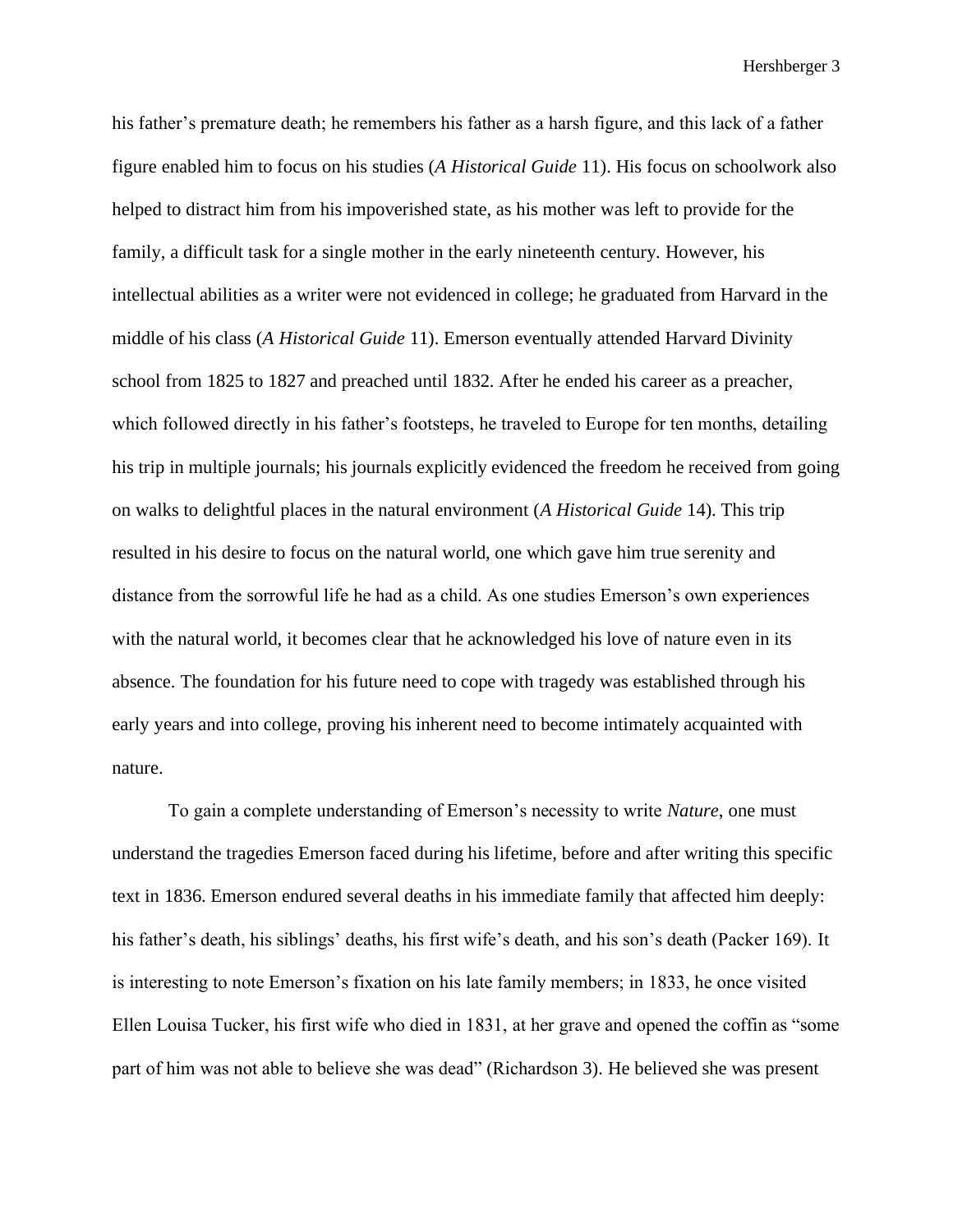with him even after her death (*A Historical Guide* 12). After his first wife died at the young age of nineteen, Emerson left his vocation as a minister because he could not "administer the sacrament of the Lord's Supper" (*Ralph Waldo Emerson*) as death was a horribly tough subject to address. Whether these actions denote an obsession with the dead or a coping mechanism, it is possible Emerson needed to open the coffin to gain personal peace. One may consider the marriage of Emerson's dislike of industrialization and the tragedies he faced to conclude that *Nature* is the product of the two.

Later, Emerson married Lidian Jackson in 1835, and their five-year-old son, Waldo, died of scarlet fever in 1842; consequently, Emerson spiraled into grief and bouts of depression (McLelland 34). Although *Nature* was written six years before Waldo's birth, Emerson already saw life through the eyes of a child. Therefore, he was so deeply affected by the death of his son because he created the idealized picture of the childhood he desired, one that he wished his son could experience. Emerson's grief after Waldo's death may not be only due to the death itself, but the death of his son's childhood experience. Because Emerson had already written *Nature,*  the lens through which he viewed life would continue to be tainted, as if the childhood experience could not be remedied. Even though the writing of *Nature* occurred before this tragedy, there is a clear connection between the trauma of Emerson's own childhood and the themes presented in this work. Specifically, his own experience as a child and young adolescent "inform[s] most of [his] representative stories, including the one he tells about *Nature*" (McClelland 17). As a result, Emerson likely believed he lost two childhoods: the one he experienced, and his son's that would never be.

Emerson's reaction to Waldo's death directly contradicts many of his claims about his need for freedom and independence. Emerson believed that his independence could never be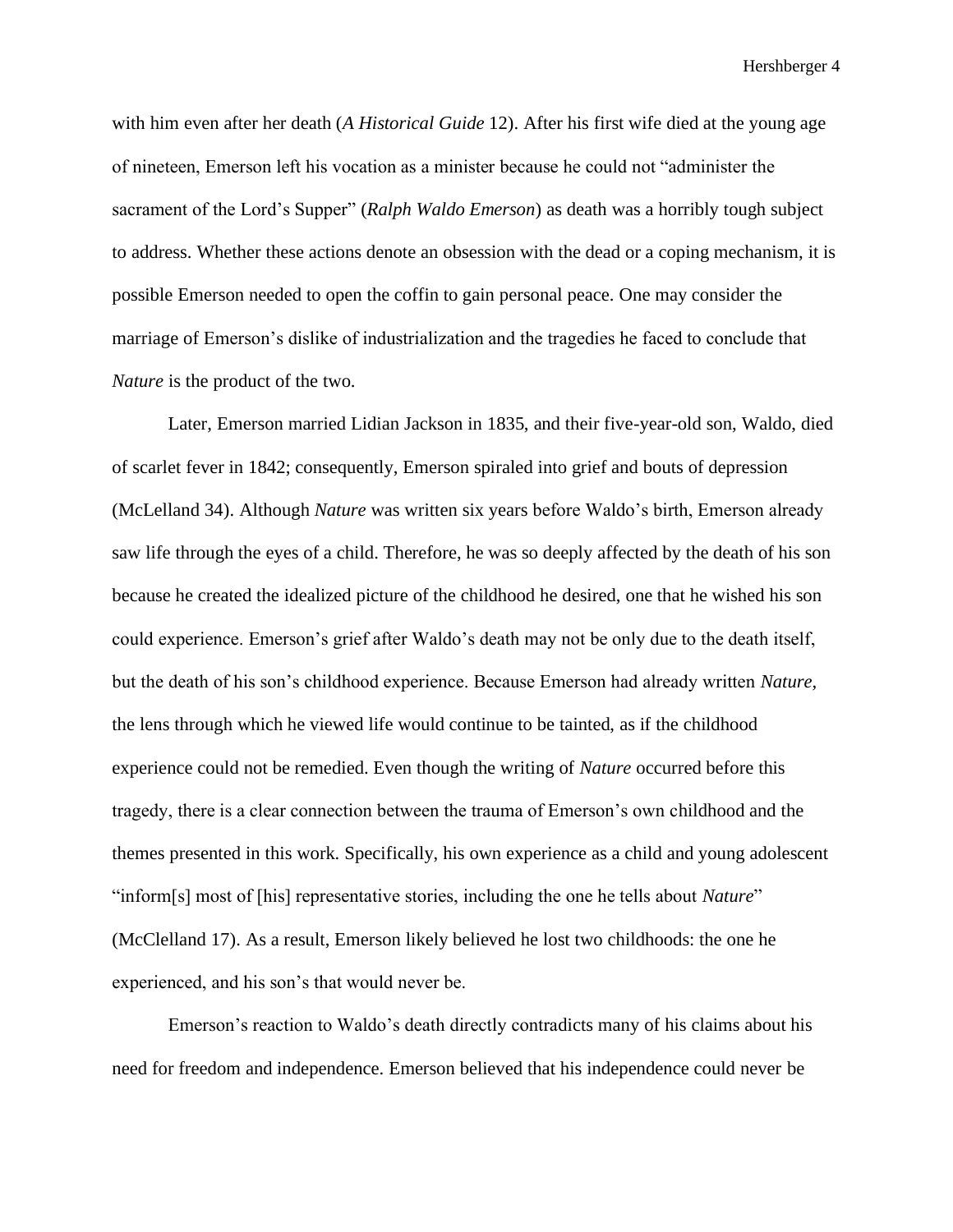compromised by someone else, yet the relationship he had with his son was a bond that he did not share with other members of his family as a child himself. Compromising his independence for the sake of nurturing his son was a worthy cause for Emerson as he longed for this kind of relationship since he was a young boy. Once Emerson finally obtained a trusting father-son relationship, he was deprived of it. One could assume that he made such a claim about shunning his family members because of how "severe" his father was with him and his siblings (Richardson 20). With this in mind, how could Emerson have learned to create such a special bond with his son when his own father neglected him? It is logical to assume his mother brought more of the loving nature to the parent-child relationship. Emerson wrote that he "went to bed in bliss at the interest she showed" (Richardson 21). One clearly observes the natural relationship and bond between the parent and child, as well as the lack of this type of relationship, through Emerson's childhood experiences. He discreetly incorporates his background experiences in several his writings, but his work in *Nature* offers a glimpse into the way he deals with grief, most vividly through the eyes of the child's perspective.

Emerson's detachment from intimate relationships as a young child contributed to his distance from and longing for childlike innocence. Specifically, he frames much of his writing around the difference between the adult's experience and the child's innocence. As clearly depicted in *Nature,* he attempts to purify his childhood, placing a representative child as a focus in this essay as a means to showcase an idealized way of living (McClelland 14). McClelland states that Emerson's essay acts as a nurturing mother figure, making it close "to a confession that his idealization of nature compensated for a sorrow-infused childhood" (18). In *Nature,*  Emerson makes readers aware of a disconnection between humans and nature, in that humans are preoccupied with the increasing modernization of society. Moreover, he claims that nature is a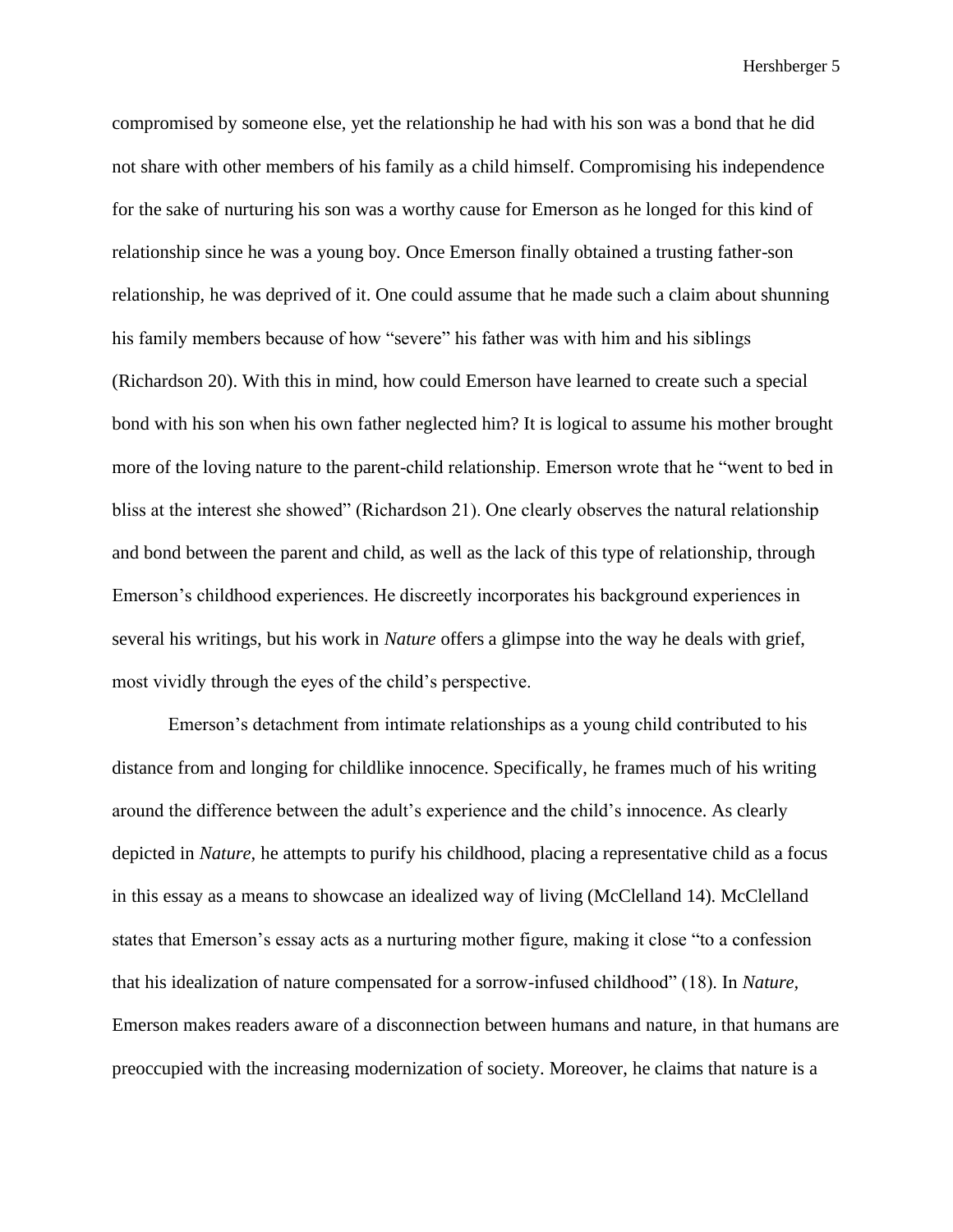force that grants freedom from societal expectations, but humans fail to see the importance of allowing oneself to enjoy the spirituality of the natural environment after enduring a traumatic season of life. Emerson's work contains the following sections: "Nature," "Commodity," "Beauty," "Language," "Discipline," "Idealism," "Spirit," and "Prospects." These sections each depict the relationship between nature and humankind. Emerson urges the audience to consider how an individual can experience wholeness and freedom from the ways the modernization of society affects one's daily life. He suggests that the only way to find one's identity in the most authentic and pure form is to spend time within the natural world to deal with personal struggles.

Due to his own loss of childhood, Emerson removed the self-inflicted emotional barriers in order to process his past experiences, allowing for a written work to aid in his attempt to process his own grief. This solitude outside of the pressures of modern life allows an individual to cross the barrier from just being an earthly individual into viewing the world as a spiritual space. He argues that modern society does not allow the individual to truly appreciate what nature has to offer, so understanding life as spiritual provides a greater insight into how nature itself reflects human nature: all parts are working together to create the whole. Emerson asserts that if one truly desires to find inner peace, one must locate one's inner child. He suggests that children often can accept nature for what it is instead of manipulating it into something else, as adults with experience often attempt to make meaning out of nothing (Emerson 3). Further, he urges his audience to liberate their past innocence, to break through the surface and reveal eternal youth. Because of his personal understanding of why youth and childlike tendencies need to be protected, it appears as though he believes only the child can experience true rest and freedom when in nature.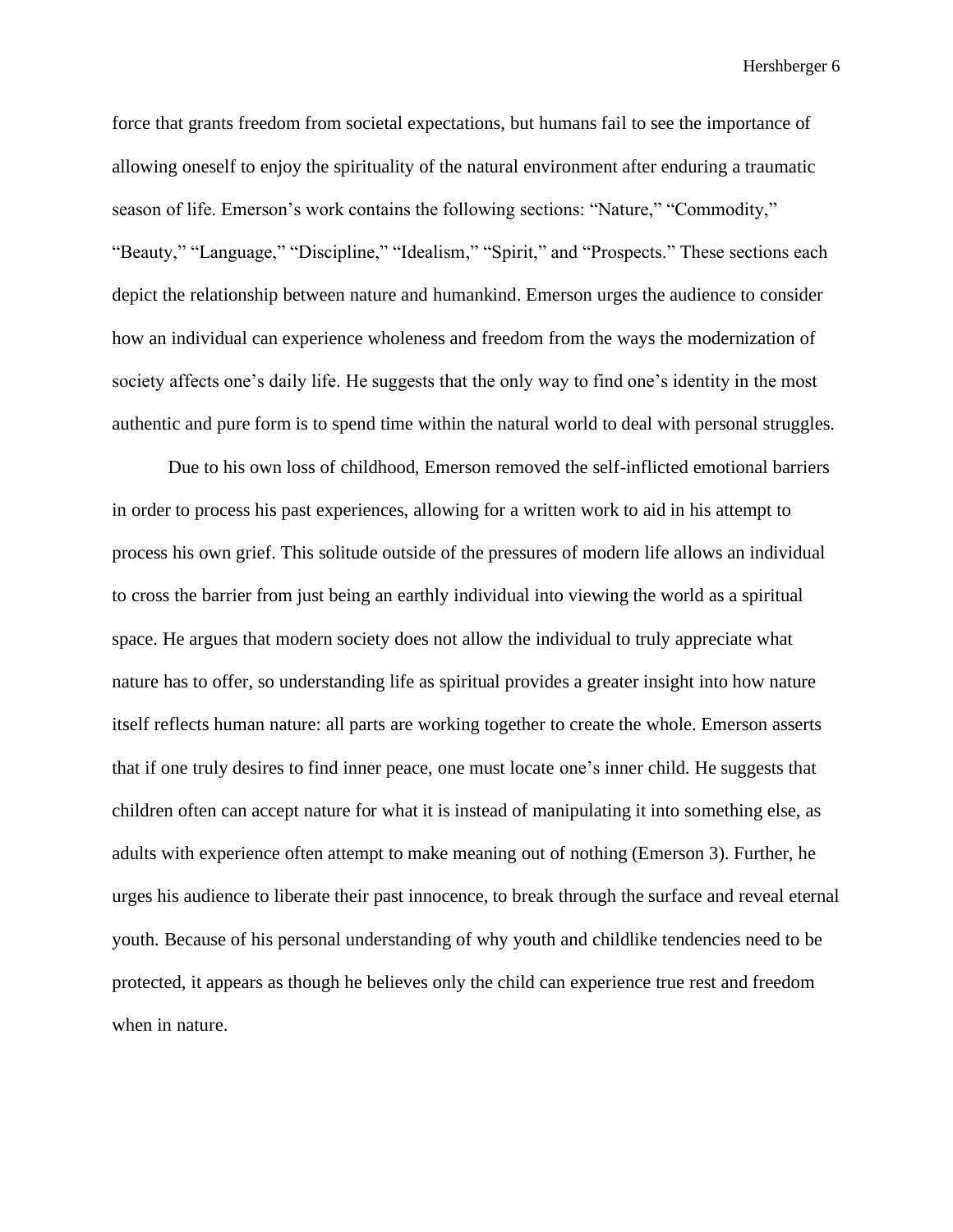### 2. Sharon Creech's Background

Like Emerson's upbringing that influenced the writing of his essay, Creech's experiences dramatically shaped her novel, as many of her own experiences become part of the novel's plot. Creech's inspiration to write young adult novels results from her personal experiences growing up with a large family. Creech was born in Euclid, Ohio, on July 29, 1945, and she was the second oldest of five children (Carroll 2). Growing up with an extremely close bond with both her immediate and extended families, Creech spent much of her time with her family. In an interview, Creech revealed that her characters are a combination of people she personally knows, specifically her own family members (Peck 381). Creech admits that writing about "young protagonists' relationships with siblings and with older people… reflect[s] [her] own relationships with [her] gentle, humorous relatives" (Carroll 3). *Chasing Redbird* mimics her experience; she implements true adolescent behaviors and thought processes into the story that resembles family relations she experienced.

Not only was Creech inspired by her own experience, but she also implemented an abundance of natural imagery as a reminder of her childhood; although Creech is not necessarily aware of the exact reason, she has always loved "climbing hills and trees" while also being "drawn to rural locations and [being] calmed by them, very much like Zinny" (Carroll 2-3). It is clear that stages of Creech's own development affect her writing; as a result, readers of all ages are able to access the beautiful imagery and childlike narration even though an adult is writing from the perspective of the child. This directly relates to why Emerson wrote *Nature*, referencing the innocence and adaptive nature of the child's experience to demonstrate how to cope with trauma as one engages with the natural world.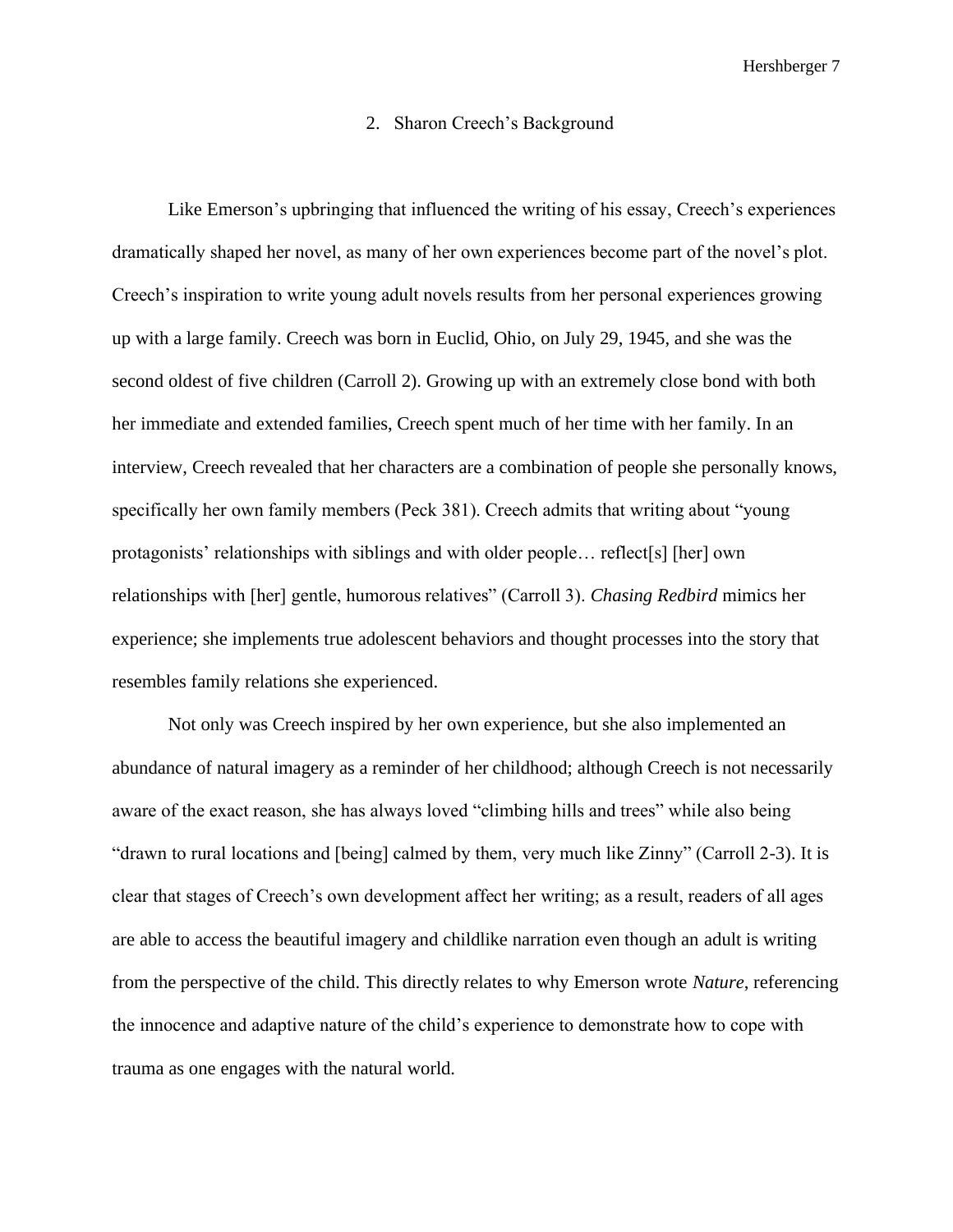Creech began her writing career after her father's death, similar to Emerson's start. In an interview, she reveals personal details to the interviewers surrounding her relationship with her father while describing his influence in her writing. However, Creech's father suffered from a stroke, and she realized after his death how terrible it was not to communicate with someone she loved (Peck 382). Creech stated that she felt as though writing was "an obligation… to use all the words [her] father couldn't use" (Peck 382). Her grief allowed her to craft natural imagery in a way to help others cope. Writing *Chasing Redbird* helped her to grieve her father's death, as it "also seemed to mirror the trails we all follow in our lives" (*"*From the Author"). Creech admits that she did not know where the writing would take her, claiming that this mirrors both the writing process and Zinny's journey ("From the Author").

Creech's ability to write with such precision and poignancy reflects in the various awards she has received for her novels. Creech was the first author to receive both the Newberry Medal and the Chartered Institute of Library and Information Professionals, Carnegie Medal (CILIP); the latter was also given to C.S. Lewis (Caroll 7). The fact that Creech shares this honor with C.S. Lewis places "Creech in the brightest, sunniest pool of literary achievement for authors whose readers are young people" (Caroll 7). Creech writes in a way that reaches young audiences not only because of her personal childhood experience, but also because she is a licensed English teacher. She employs rhythmic syntax, repetition, exaggeration, and humor to demonstrate her experience as an English teacher as students study these ideas often from early elementary school until the end of high school (Caroll 21). Creech understands how to access young readers' minds and does so showcasing her mastery of the craft of storytelling. Her accolades are worth mentioning to prove that this young adult author belongs in the same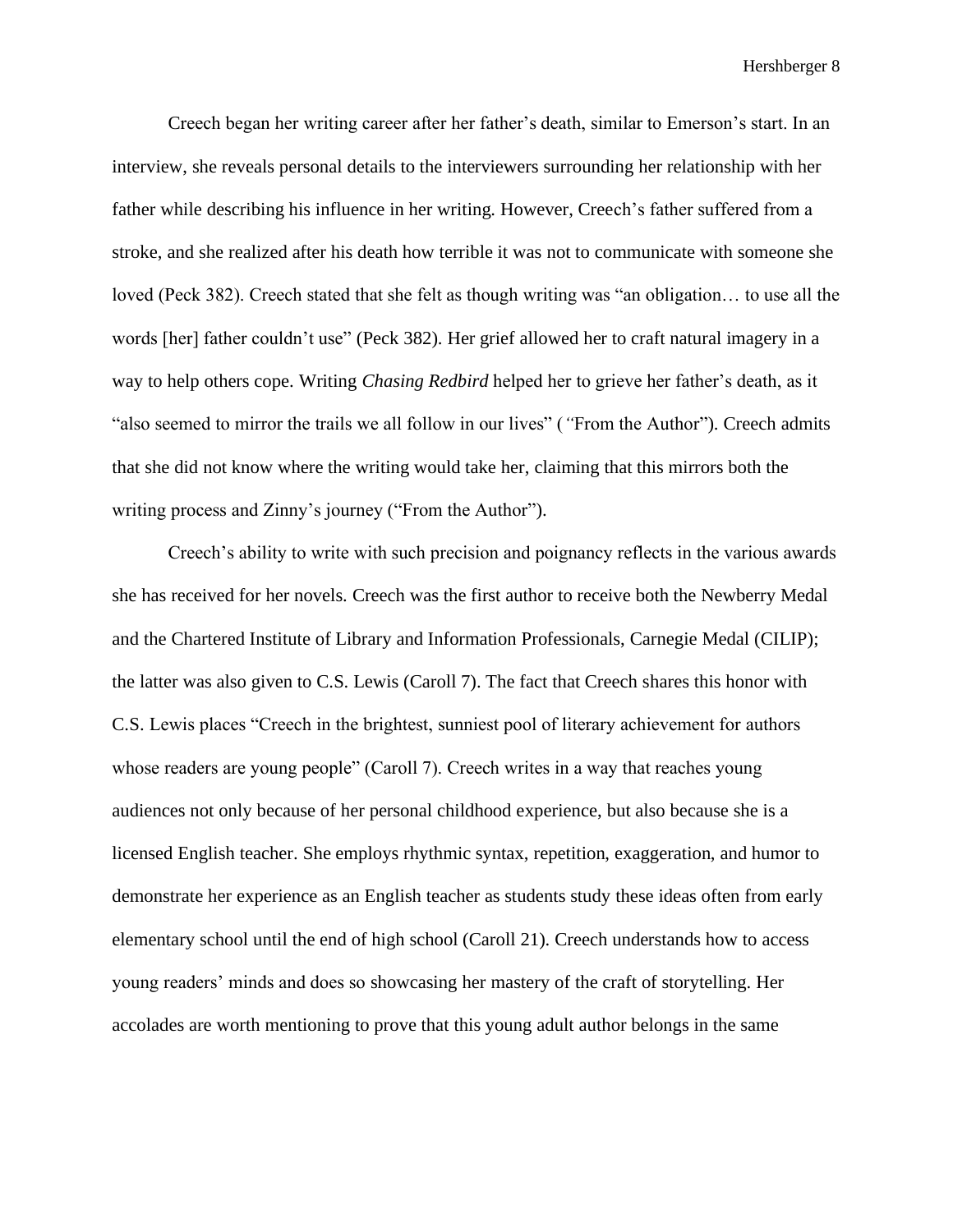category as traditionally classic authors, especially considering how one may glean similar lessons from classic literature to modern texts.

To showcase Emerson's ideas, a modern young adult novel can aid in illustrating many of his assertions about the restorative power of the natural world in *Nature*. As previously mentioned, Sharon Creech's *Chasing Redbird* is an example for the themes and ideas presented in Emerson's work*.* To illustrate how Creech's work is exemplary, she admits in an interview with the *Pittsburgh Gazette* that she "cannot just write a frivolous book" because "something [is] going to pull you up short"; consequently, she uses her love of the natural world to emphasize environmental solace to her young characters, as spending time in nature "nourishes a child" (Azzam). Creech continues to discuss that her personal, yet unnamed, trauma in her life influenced her desire to write for young people with the hope to prove there will be an end to their trauma. As she writes, she intentionally and purposefully weaves elements of trauma into her novels to display its significance and prove that it bleeds into one's life when he or she least expects it. While Creech refrains from naming the event as traumatic in her novels, she employs a hardship in each of her novels to "reassure young readers" that there is no need to "fear the unexpected" (Azzam). Creech does not simply write to entertain; she writes to teach, provide hope, and emphasize growth so that her young audience may learn they are not alone in their struggles. Understanding the implications of Creech's personal expectations for her novels demonstrates her desire to bridge the gap between trauma and the pursuit of peace, especially considering the child-like lens through which she writes.

*Chasing Redbird* details the maturation of thirteen-year-old Zinny Taylor. When readers are first introduced to Zinny, she appears shy and withdrawn, preferring the care of her Uncle Nate and Aunt Jessie over her own parents. Her parents are busy taking care of her other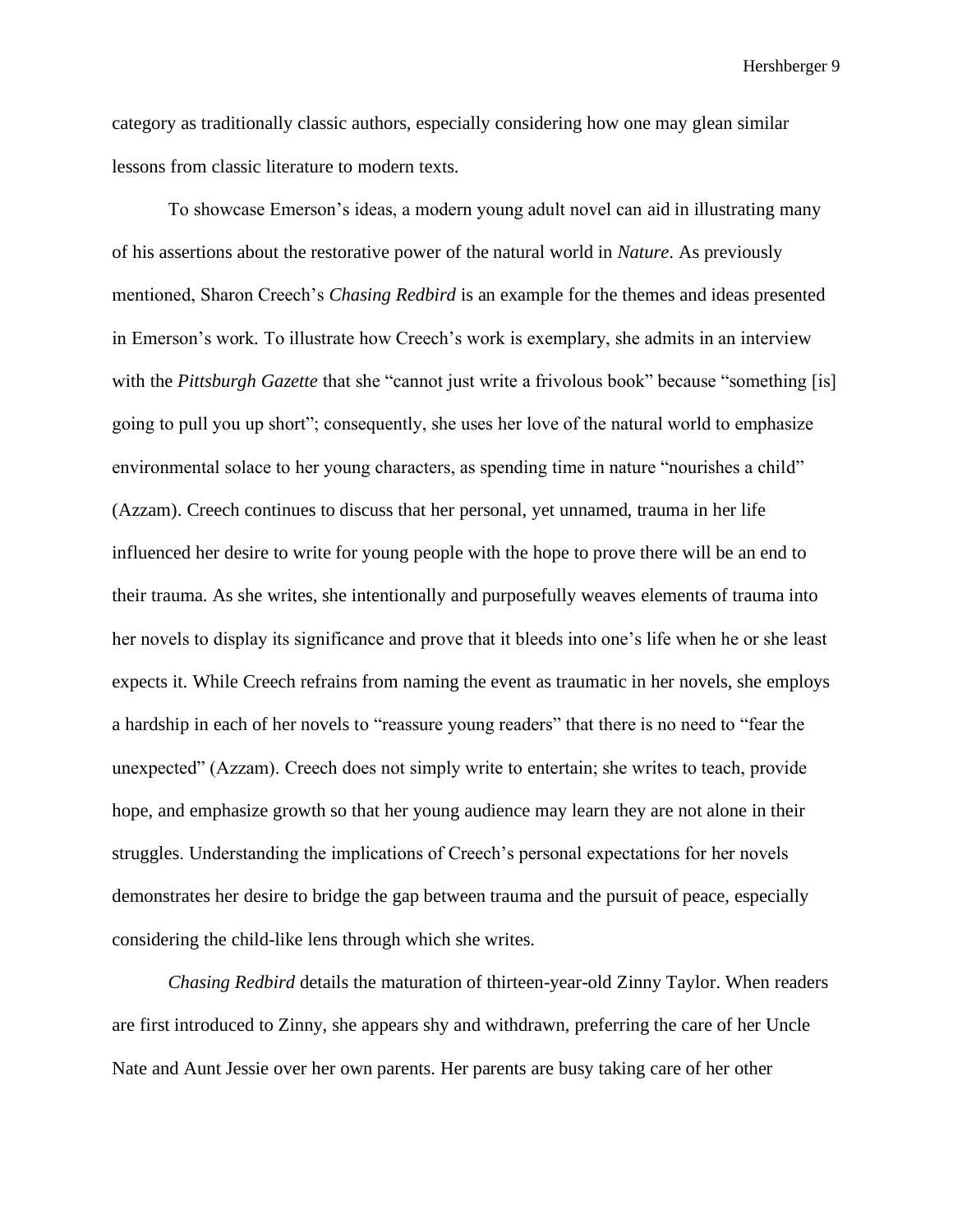siblings, leaving Zinny feeling as though she is unimportant. Because of this, Zinny spends much of her time outside where she can exercise her individuality without the prodding of her siblings or the apparent indifference of her own parents. Her love of nature was largely influenced by her aunt and uncle, as they spent an abundance of their time outside. Yet this relationship began to disintegrate after Uncle Nate and Aunt Jessie's daughter Rose died of whooping cough, which she caught from Zinny, causing the Taylor family to stop talking of Rose altogether around Zinny. As a result, Zinny could not help but believe she was the sole cause of Rose's death and blamed herself for this happening. Unfortunately, Aunt Jessie also passes away, and Zinny blames herself for yet another death. As Zinny matures, she begins to find herself outdoors, unintentionally beginning to remedy these traumatic experiences through finding and restoring an overgrown trail.

To take control of something in her life, Zinny begins to clear the trail; she researches the trail from the library archives and discovers it is hundreds of years old. Zinny feels as though redeeming this trail would be a way to receive forgiveness from God, making the clearing of the trail a way to remedy her guilt. Little by little, she clears the trail for the duration of the summer, and she begins to understand and forgive herself, forming a unique sense of identity as well as reconciling her past trauma. Additionally, Jake Boone, a boy who attempts to romantically pursue Zinny, causes her to finally allow herself to let others in her life again during a period of self-discovery; prior to the trail, she struggled to create close relationships with others. As the novel progresses, Creech demonstrates Zinny's newfound ability to trust others, including herself, because the trail offers an escape from others' expectations. Most importantly, the trail allows Zinny to finally take ownership over something in her life, mirroring her newfound ability to understand herself on a deeper level.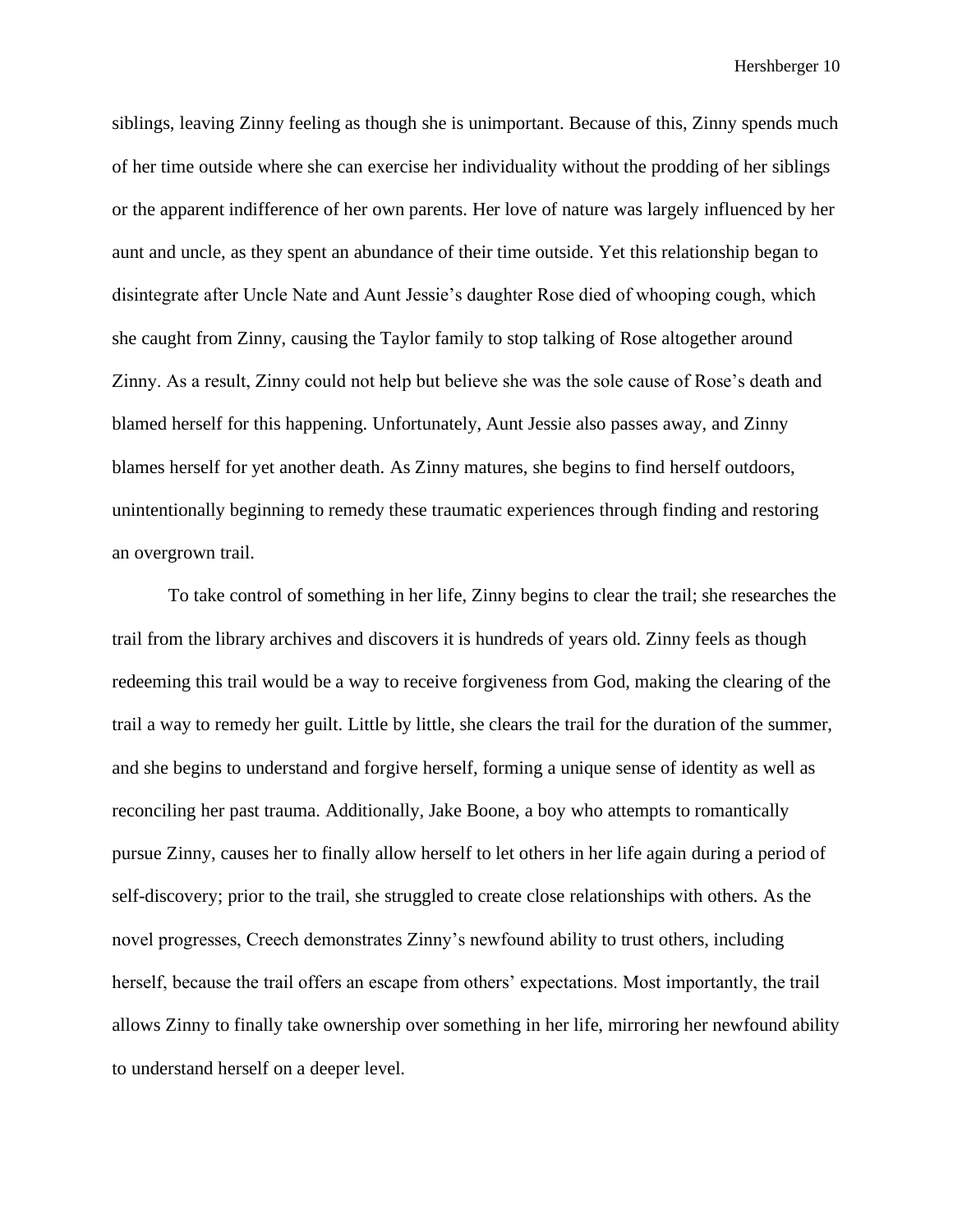### 3. Analysis of Works Within the Context of Trauma Theory

When considering how grief and guilt affect an individual, one must acknowledge trauma theory and its explanation of feeling remorse toward one's harmful experiences. Sandra L. Bloom, M.D. outlines what trauma is and what trauma does in her article "Trauma Theory Abbreviated." Using the definition of child psychiatrist Lenore Terr, she states, "psychic trauma occurs when a sudden, unexpected, overwhelming intense emotional blow or a series of blows assaults the person from the outside" (Bloom 2). In Emerson's text, he makes his audience aware of a perceived disconnect between the human experience and experiences outside of one's control. This is likely due to losing his own childhood as well as losing his father at a young age (Richardson 20). Since Emerson desired a remedied father-son relationship, demonstrated by his grief after his son's passing, he suggests that "all natural objects make a kindred impression, when the mind is open to their influence" (Emerson *Nature* 2). Emerson needed to find something that would help him feel less alone as he processed his grief, relying on the natural world to provide this companionship. Not only did Emerson lose influential aspects of his early life, but he also defined modernization as a hindrance to his character, even as a young boy (Richardson 18). Therefore, it is logical to assume that Emerson fled to nature as a guide to life, helping him realize the "series of blows" he endured in his past.

Like Emerson's *Nature, Chasing Redbird* presents ideas about coping with grief and trauma. Zinny Taylor's perception of life is largely influenced by Aunt Jessie and Rose's deaths. Her family members' inability to support her in her understanding of how to manage grief indicated this was the beginning of a "series of blows" in Zinny's young life. Creech's novel reveals how Zinny's relationships with her family contribute to her emotional instability. Zinny's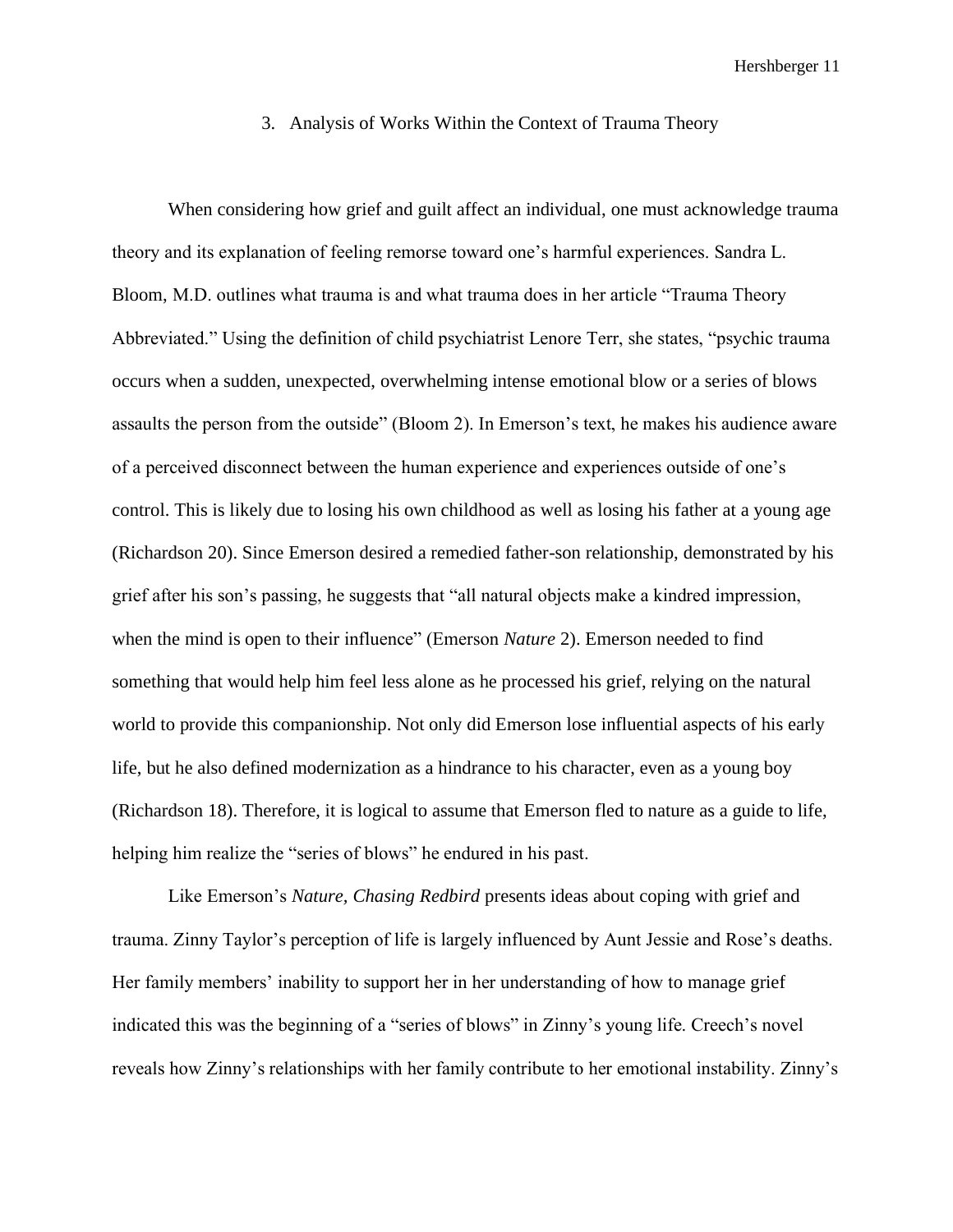childhood was filled with trauma that her parents and siblings neglected to discuss. From the very beginning of the novel, Zinny views her life in similes and metaphors, most likely due to the series of unfortunate experiences that will soon be revealed. For example, Zinny uses the metaphor, "[l]ife is a bowl of spaghetti… it took a heap of undoing to untangle it" (1-2). Readers can deduce that Zinny will continue to explain what she had to untangle, using a childlike vernacular to display how she has recovered from a traumatic experience. Since readers do not initially understand what she has endured for there to be a need to "untangle" her life, this compels her audience to continue reading to understand what this young adolescent girl has already suffered. Fortunately, Creech does not leave this unanswered for long. In the next few pages, it is revealed that Zinny experiences a series of two deaths in her family, and her family neglected to discuss these hardships. Because of a failure to verbalize this information, Zinny genuinely believed in her "four-year-old mind that [she] was responsible for Rose being in that drawer" (5). Due to their cognitive and emotional developmental state combined with their inability to regulate such emotions, children are not naturally equipped to recover traumatic experiences (Bloom 3). Therefore, the two texts depict ways in which the experiences of a child, Emerson's past and Zinny's limited lived experience, can alter the thought processes and perspectives after enduring a traumatic event that goes unattended.

Just as Zinny ruminated on a past event, Emerson's past is the focal point for many of his writings, especially after enduring many tragic events that infected his perspective. Identifying the reason for the continuation of a singular traumatic event is an important element to consider when observing how one wrestles with one's past. Bloom also acknowledges that children experience psychological trauma when an event outside of their control causes an incessant fear that harm will come to them or a loved one (2). Children's experiences are shaped by the way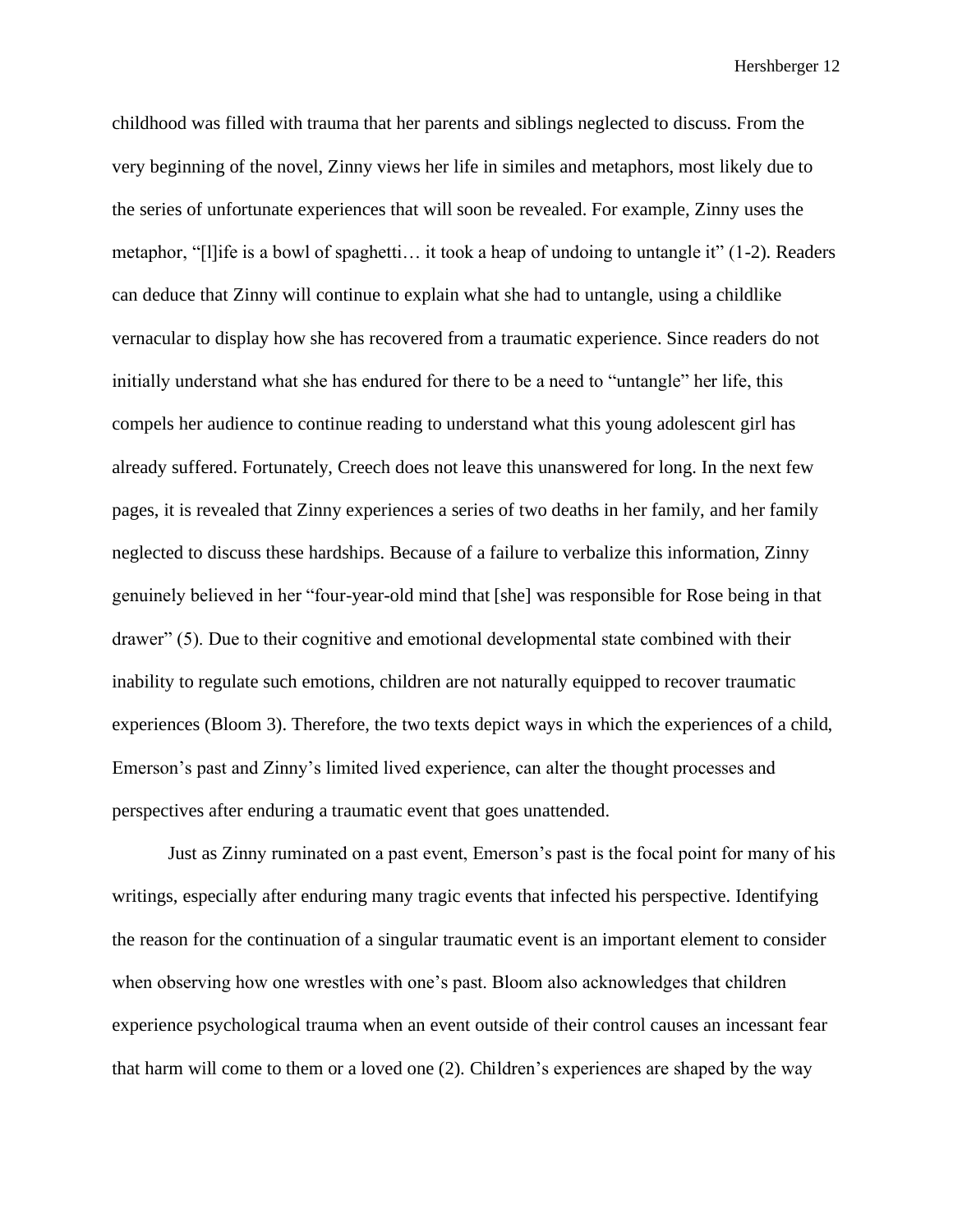they think, learn, remember situations, feel about themselves and others, and the way they make sense of the world (Bloom 2). Considering Emerson's background, it is clear to see how his past may have affected his pursuit toward isolation and the need to find companionship in nature. When considering how to approach this reconciliation, he begins his essay stating that children are "retrospective" indicating Emerson's own need to reflect upon his childhood which began the pursuit of satisfying his desires (Emerson *Nature* 1). Emerson paints nature as a "comforting figure" that acts as a loving mother who "recovers him from an unnamed grief with glad acceptance" (McLelland 20) which sharply contrasts the adult that lacks the ability to see what a child can. McLelland's argument concerning Emerson's enlightened view of nature enables modern readers to empathize with his traumatic experience because he hopes to find comfort in the personification of nature as a child would.

Emerson ruminates on his past in order to better understand how those desires can be met, thus describing the effects of nature. To illustrate his point, Emerson uses the child's experience as an attempt to demonstrate an ideal form of life, as well as his belief that nature is the ultimate fulfillment of desires. Emerson claims that man, or the adult, does not experience the same illumination of thought as the child. Instead, the "sun… shines into the eye and the heart of the child" (Emerson *Nature* 2). It is necessary to understand that children are actively constructing and deconstructing how they perceive the world; their perception of happenings around them are affected by the lens through which they are taught by their parents or guardians (Muris 179). Since Emerson experienced little interaction with his parents, or even siblings for that matter, he was forced to find another realm that would meet his needs.

Considering these assertions made by Trauma Theorists, and illustrated by Emerson, Creech presents how Zinny's adolescent experiences demonstrate Emerson's argument that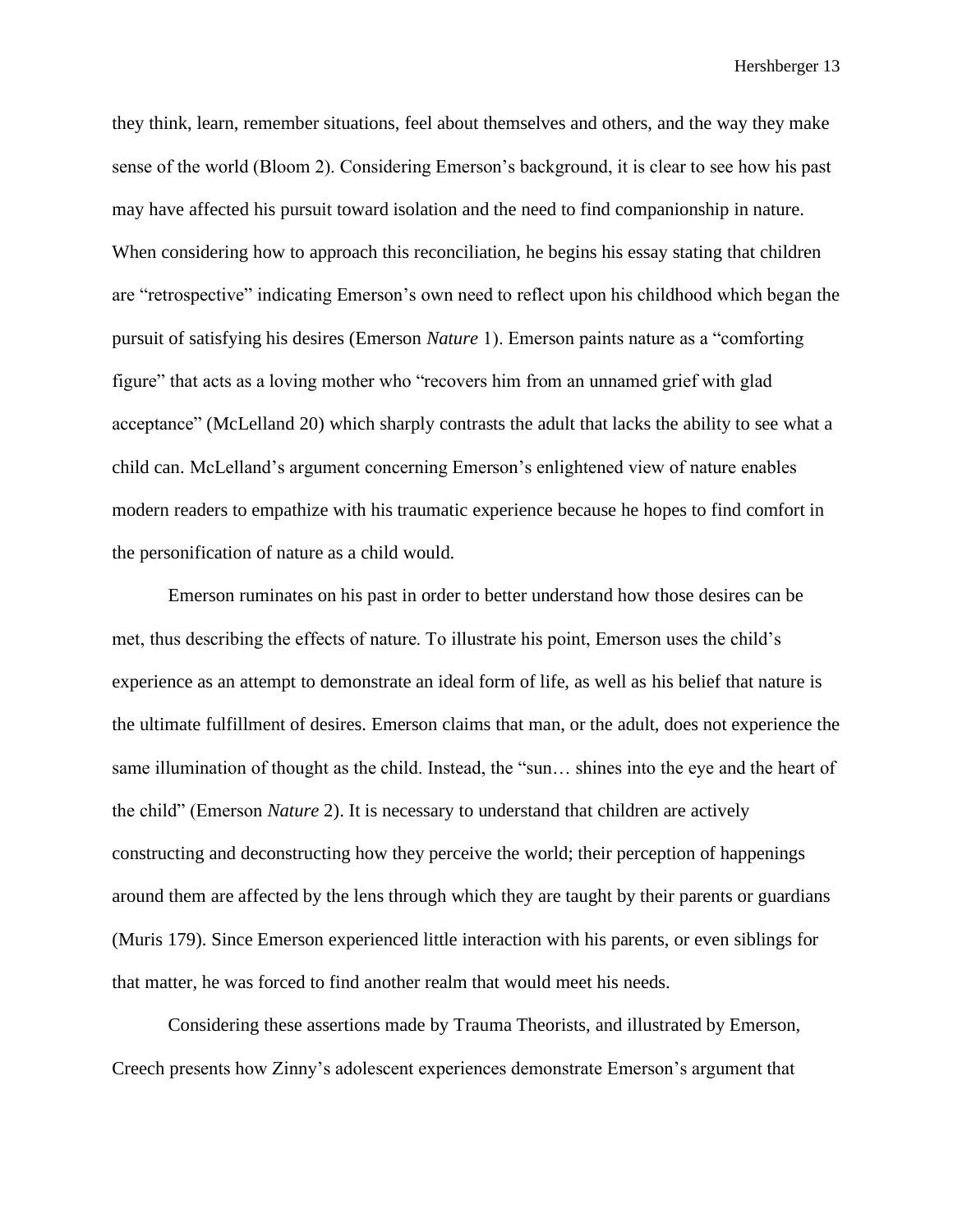children view the world through an untainted lens. Zinny's experience with trauma likely resulted in the creation of a schema to connect traumatic events to herself, since toddlers are extremely egocentric. Young children filter their new happenings through their innocence; therefore, when trauma happens, they cannot attribute it to anyone other than themselves. Because children's experiences are limited, their ability to understand intense occurrences that involve loved ones negatively affects their limited lived experience. Nevertheless, children have an inherent developmental capability to create new connections and restructure their perspective of harmful events (Bloom 2). Although Zinny recounts the traumatic narrative prior to revealing how she learned to understand her trauma, the audience is already aware that she will learn to "untangle" her personal grievances (Creech 1-2).

As a young child, though, Zinny did not have the cognitive ability to identify the source of her trauma and followed blindly in the footsteps of trusted adults; she would eventually be able to restructure how she perceived her past trauma, but readers must first understand the obstacles that, at first, inhibited her ability to overcome her self-imposed limitations. In the novel, for example, a dresser drawer was utilized as the coffin in which Rose was buried, perhaps keeping a material reminder of Rose within the home. Because Zinny spent her time with her aunt and uncle, she most likely perceived this nonverbal cue as proof that her family did not want to talk about Rose around her. Creech, then, illustrates Zinny's inability to process her young adolescent emotions when walking with her aunt and uncle in the following passage:

At the end of our health walks, we'd pass the family cemetery where Rose was buried, but they never went too close to her grave. It was a strange thing about Rose. It was as if they'd erased her. All her toys were gone, all her clothes, all her pictures. I was having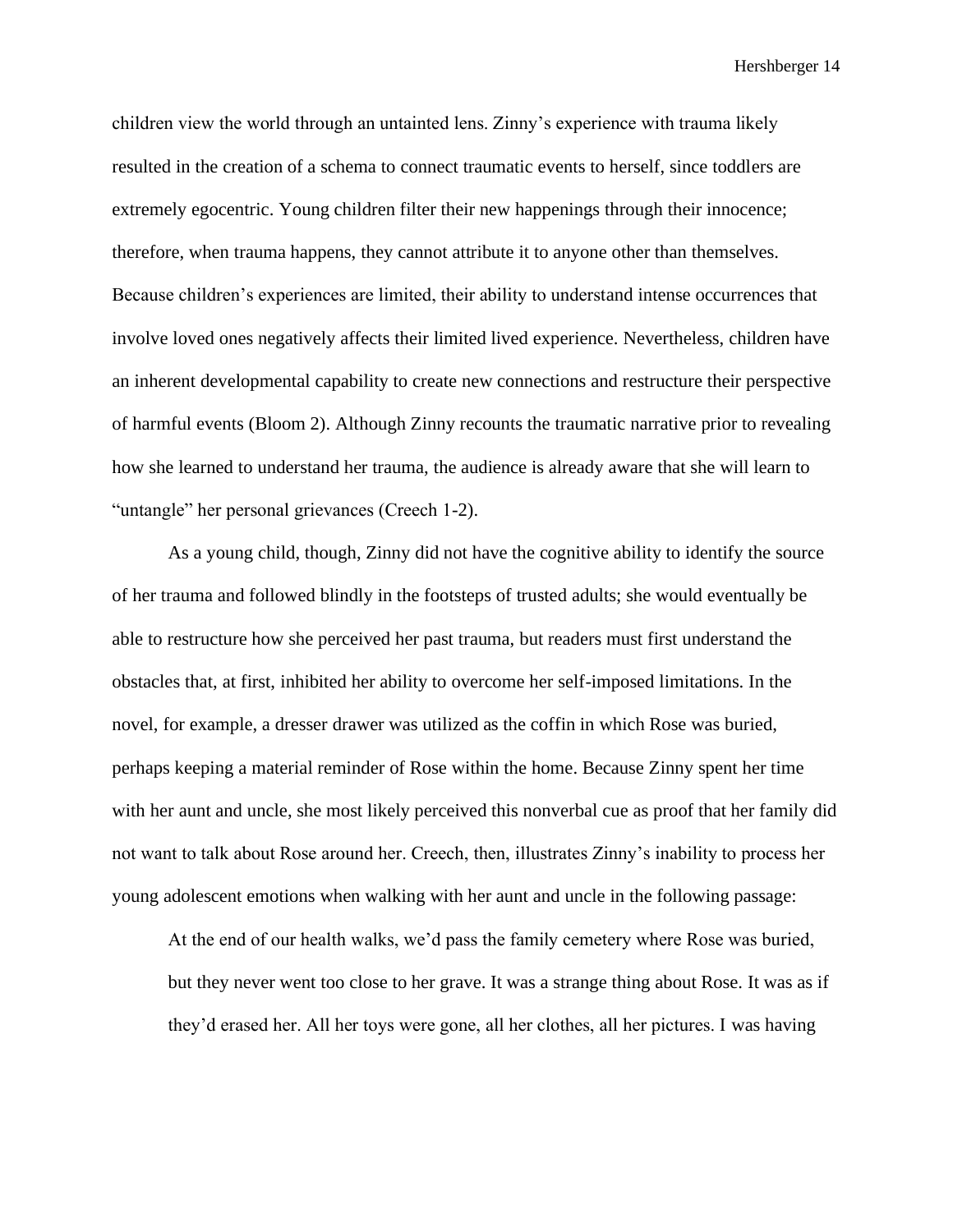trouble remembering her. It was as if everything to do with Rose was put away in a drawer in my mind, and I couldn't open that drawer. (6-7)

Zinny reveals she often went to Rose's grave alone to talk to her, because she rarely spoke to living people, just as Emerson visited his late wife's grave (Creech 7; Richardson 3). This passage illustrates how young adolescents observe adults' actions, and how these adolescents ultimately are influenced by the values that adults possess. Even though the adults in Zinny's life did not visit the grave, the lack of visitation only made Zinny more curious as to how she fits into her family after Rose's death It is likely that Zinny observes these behaviors and learns that the adults in her life dissociate Zinny and Rose's childhood from each other. Because Zinny does not confront her past, the cycle of trauma continues into her early adolescent years.

However, directly confronting and acknowledging past trauma allows for long-term mental and emotional security, and Emerson provides some insight into the benefits of confrontation. It should be noted that Emerson's emotional hardships forced him to find nature as solace, allowing for the creation of coping mechanisms. Yet, a traumatic experience continues as an individual begins to create defense mechanisms due to the initial threat. Because the mind cannot function clearly enough to make logical decisions when feeling threatened, the recurring cycle of vulnerability makes people become accustomed to anxiety and always feel a sense of doom (Bloom 3). The importance of the child's perspective in Emerson's text is further evidenced when he attempts to control his childhood in a way that demonstrates clear connections to Trauma Theory. Trauma Theory suggests that children fare best when talking through their trauma and hardships, or else those experiences will continue and lead to learned helplessness (Bybee 23). When an individual perceives there is an immediate threat or danger, their body produces a response that "affects all of [the] organ systems" (Bloom 3). Learned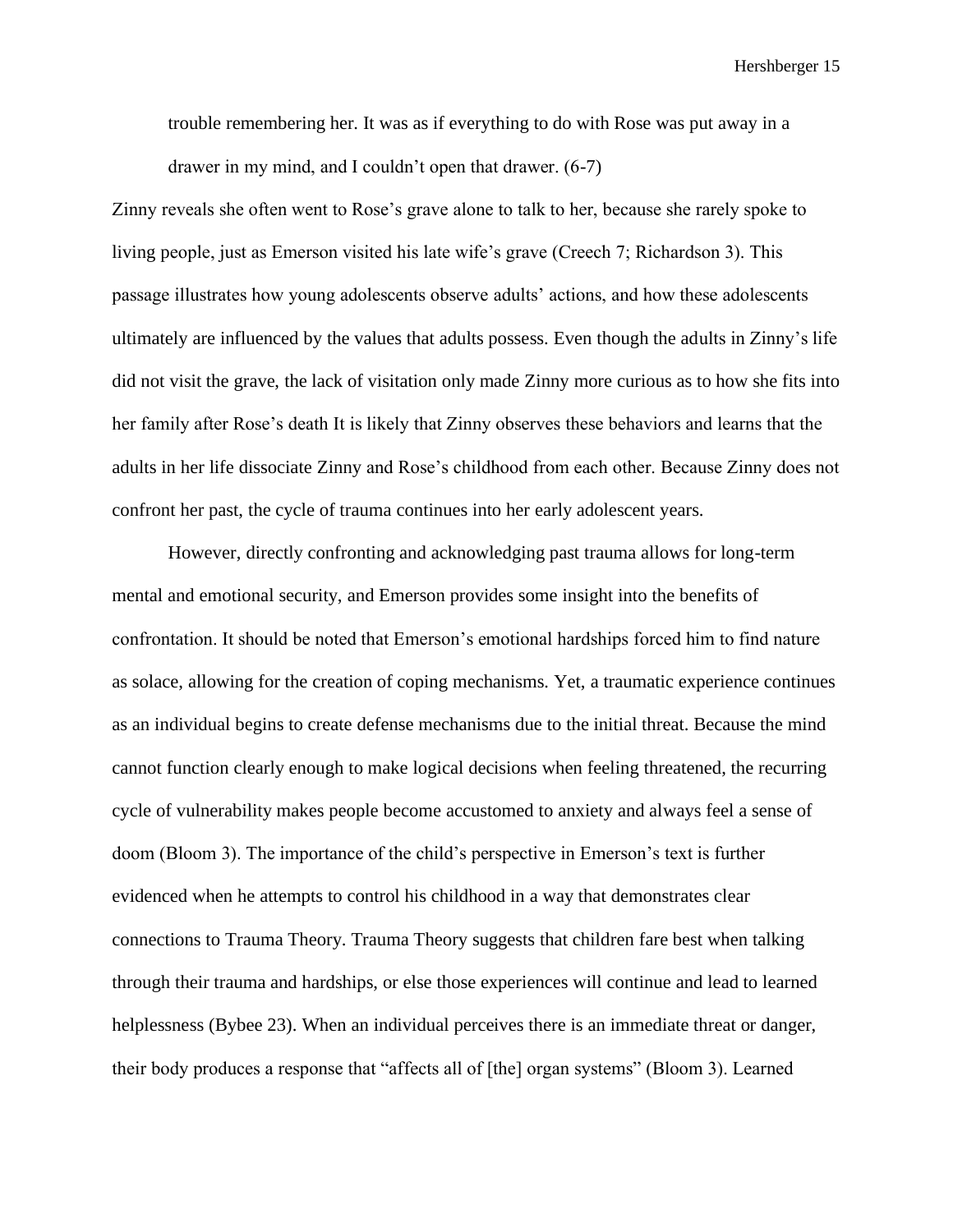helplessness, then, occurs when an individual identifies as never being able to conquer a fear or the traumatic experience from which they suffered (Bloom 3). In the section titled "Nature," Emerson states that nature provides "a discipline of the understanding of intellectual truths" (*Nature* 12). One could argue that intellectual truths granted him an ability to wrestle with his childhood misconceptions to undergo personal maturation. Obtaining these intellectual gifts provided an avenue to best understand that his memories were associated with the childhood he never experienced, after fleeing from the reminders of his past.

In order to deal with Trauma Theory's sense of doom, Emerson connects with the natural world to showcase his emotional reconciliation that began dissolving his negative attitude toward his past experience; altering his doom-filled perspective granted him a chance to realize harmony with his past and present experiences by creating a harmonious relationship with nature. Although studies of psychological trauma had not yet been explored, Emerson makes strong psychological claims about a child's perspective and adaptability to new stimuli in conjunction with nature's benefits. The many tragedies and losses his family endured caused him to mature mentally faster than the average child, evidenced by his claim that "all things with which we deal, preach to us" (Emerson, *Nature* 14). Because he directly dealt with nature and was "[led] to a conclusion" about life as a result, nature enabled him to become whole again (Emerson, *Nature*  14)." Emerson's previous vocation as a minister likely helped him understand the innate spirituality of the world around him, allowing for a more intimate connection with the natural elements. Therefore, one could argue that Emerson's conclusion about life was directly influenced by confronting his past hardships, allowing nature's inherent pastoral qualities to preach to him.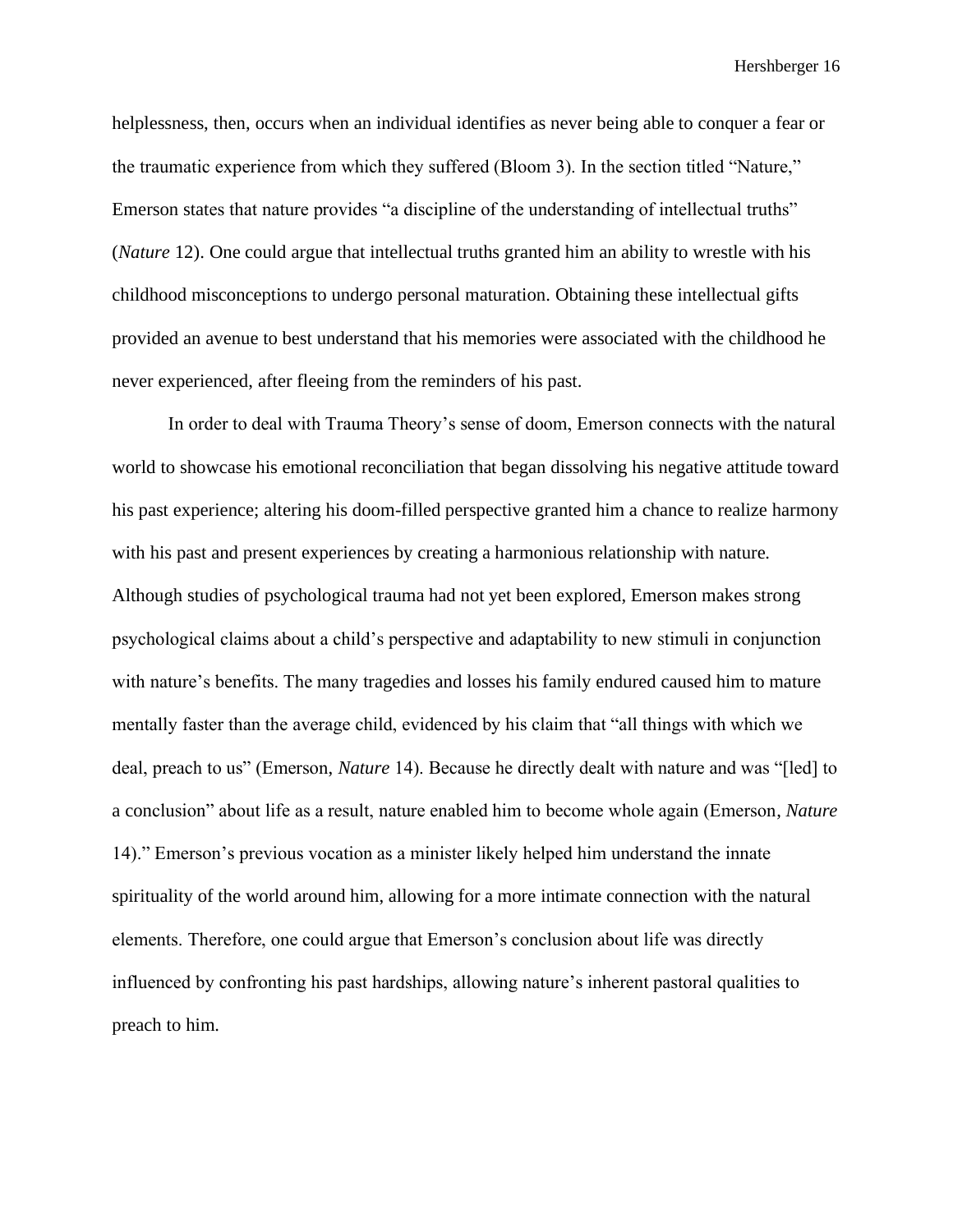While Emerson's ability to confront his past with nature's assistance provided solace for his despair, Zinny appears to sit with the grief and harmful memories prior to finding the trail. Zinny experiences a learned helplessness that derives from a constant fear and remembrance of the initial trigger, forcing her to associate her late family members with negative emotions. The over-analysis of traumatic events and memories often cause the affected individual to wallow and remain trapped in the downward spiral of trauma; consequently, the memory becomes altered, and the individual takes what they believe about the memory as true (Bloom 6). Zinny assumed the role of the child for Uncle Nate and Aunt Jessie after Rose's death, creating a more intimate, tight-knit family relationship that Zinny desired; Zinny states that Uncle Nate and Aunt Jessie were her "second parents" (Creech 4). Further, because of this attachment, it is apparent that the relationship she created with her aunt would cause an even larger heartbreak for Zinny after her aunt's death. Bybee claims that feelings of guilt and heartbrokenness in children are "a form of self-punishment" due to either a rational or irrational fear that the "caregivers on whom they are dependent could punish or abandon them" (24).

Zinny's experience of constantly attributing the death of her family members to herself likely caused her to feel that guilt was a part of her identity, especially considering Aunt Jessie took on a motherly role. For Zinny, scaring her nature-loving aunt with a snake seemed like a joke; however, Aunt Jessie passed that same night, leaving Uncle Nate and Zinny to attribute her death to the scare. The previous idea is illustrated when Uncle Nate kills the snake in front of Zinny, turning the "gentlest man" into a "wild man" (43). While the doctor deemed Aunt Jessie's diabetes as the culprit, Zinny refused to believe it, naming herself "Zinnia Taylor: Killer" (43). As she matured, Zinny underestimated the gravity of assigning that role to herself, contributing to her feelings of isolation from her family as she was forcing herself to separate from her family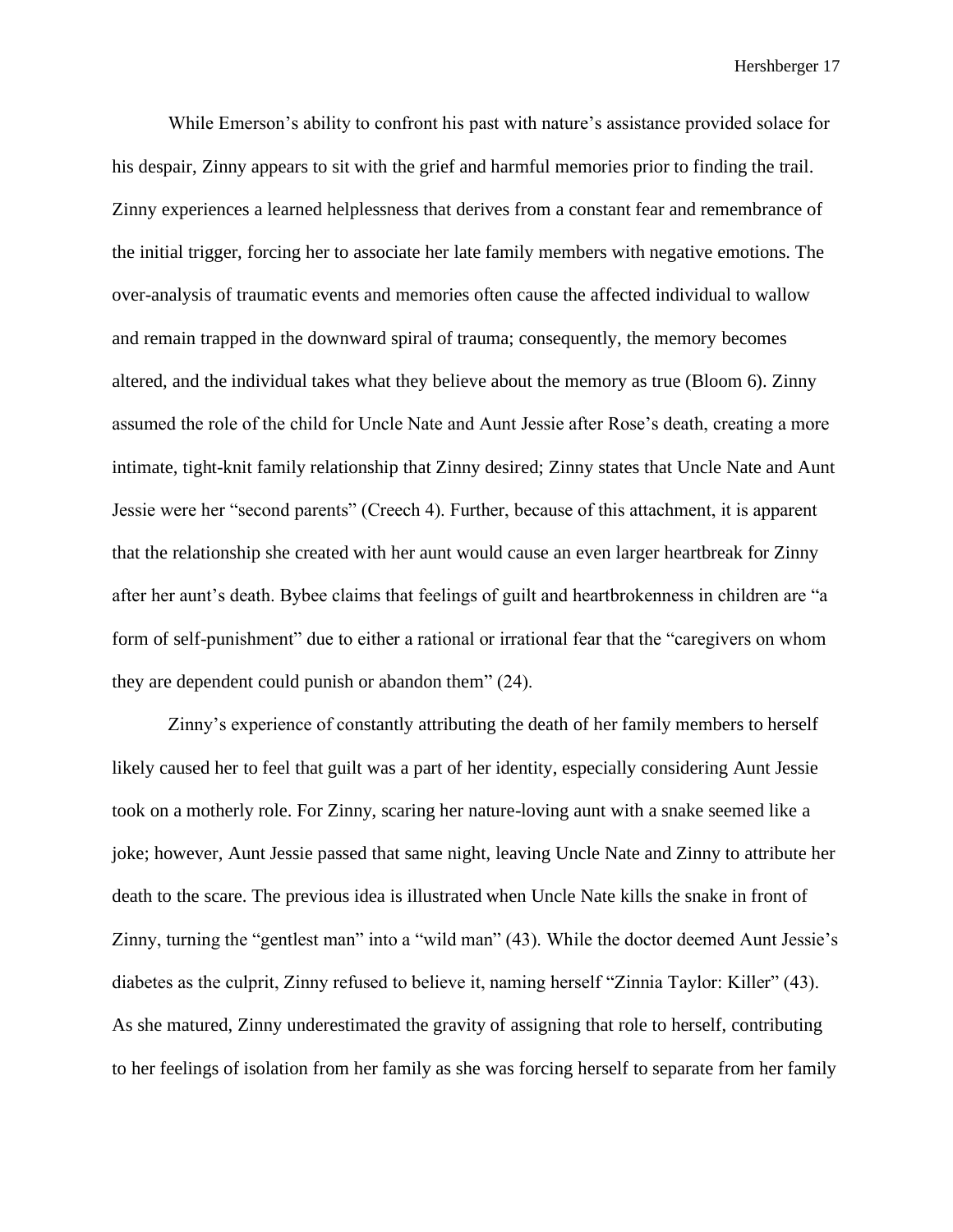members. Zinny's deeply ingrained belief that her family overlooks her results from the fear she will be abandoned, sparking the pursuit of finding her own identity. Recognizing Zinny's inability to discuss Rose's death with family members also contributes to her feelings of learned helplessness as it becomes an inseparable part of her identity.

Zinny's initial response to take her traumatic experience as truth due to incessantly reminding herself of her guilt mirrors Emerson's constant reference to childhood, and these references are a direct correlation to learned helplessness. Consequently, Emerson never fully understood how to remedy his past before the confrontation occurred and was fearful that it would turn into an ongoing cycle for others. The effects of a traumatic experience on an individual continues to develop and create negative emotions that settle into the human body. Because of this lack of verbalization of grief as a child, his grief became the threat that affected the inner workings of his brain and altered the way he perceived future griefs. Yet, finding solitude in nature was the ultimate cure for his grief; in isolation, he could speak and think without interruption of thought. He claims that a "man casts off his years" when in the woods, taking away all of his "impertinent griefs" (Emerson, *Nature* 3). This illustrates his newfound grasp on his past, allowing him to write *Nature* presenting ideas through a child's lens specifically, formulating responses he wished he had known as a developing adolescent. It is logical to assume that this need to physically transcribe his thoughts about the disparity he felt in his own upbringing was a genuine attempt to finally make sense of these intense emotions he did not understand as a child.

While Emerson has the adult experience of looking back onto his past experiences, Zinny approaches her confrontation with grief unintentionally, reacting to outside influences and retreating to the woods as a coping mechanism. Bloom specifically asserts that children are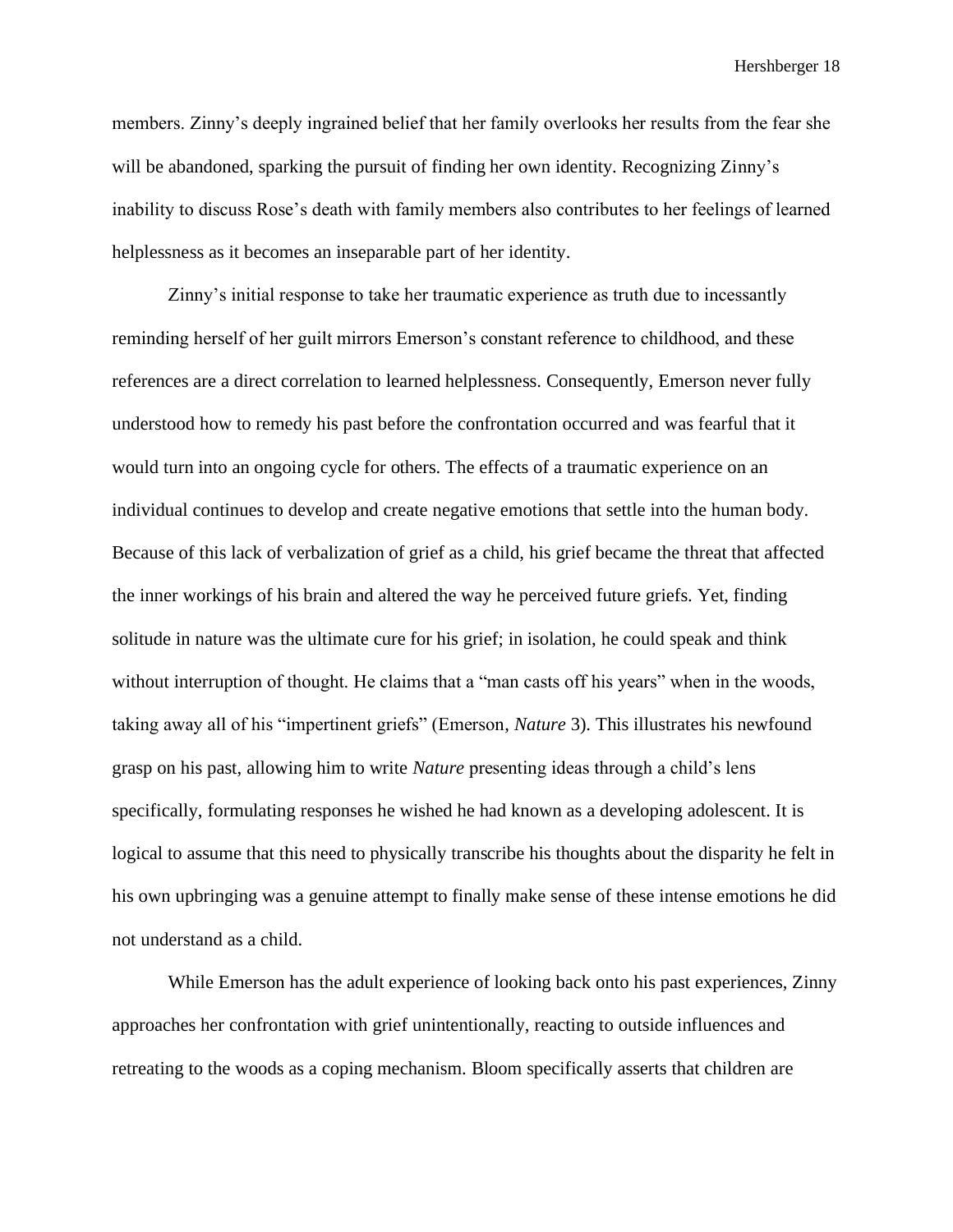influenced by the way they perceive the world as well as how adults act after a traumatic event occurs (2). An individual who has experienced a specific trigger remains constantly fearful that someone or something is trying to hurt and attack them. Because the brain function that would typically intervene and allow humans to remain calm has been altered, traumatized individuals cannot sufficiently discern when they are truly in danger. Zinny, as a developing adolescent, takes into consideration how the adult influences in her life react to such stimuli, and perceives the act of not discussing Jessie's death as normal. This is illustrated through the dinner table conversations the Taylor family engaged in, specifically noting they all clearly felt something was missing in their lives yet refused to talk. Specifically, Creech writes the following passage detailing how Zinny is taught to ruminate about the death of her aunt:

For a while my father seemed as helpless as a turtle on its back…. At the dinner table, he'd turn to where Aunt Jessie used to sit and automatically say, "Jess--" and then he'd catch himself and turn beet-red and try to cover it up by saying, "Mess-- what a mess the airport was today!" or "Jest gonna get some more potatoes!" and we'd all look down at our plates and pretend we hadn't heard him. (45)

The fact that Zinny already recognizes these traits about her father's and her family members' refusal to discuss their emotions about both deaths allows her to overcome her learned helplessness.

Zinny's triumph over her past learned helplessness due to her family's response to the traumatic trigger resembles how Emerson believed individuals in his own family neglected to care for him, resulting in "mental struggles" that would lessen the "natural dependence of youth on paternal authority" (McLelland 34). Consequently, his work details how individuals must find a way to leave the hindrances in their life behind and locate a place of rest to help understand and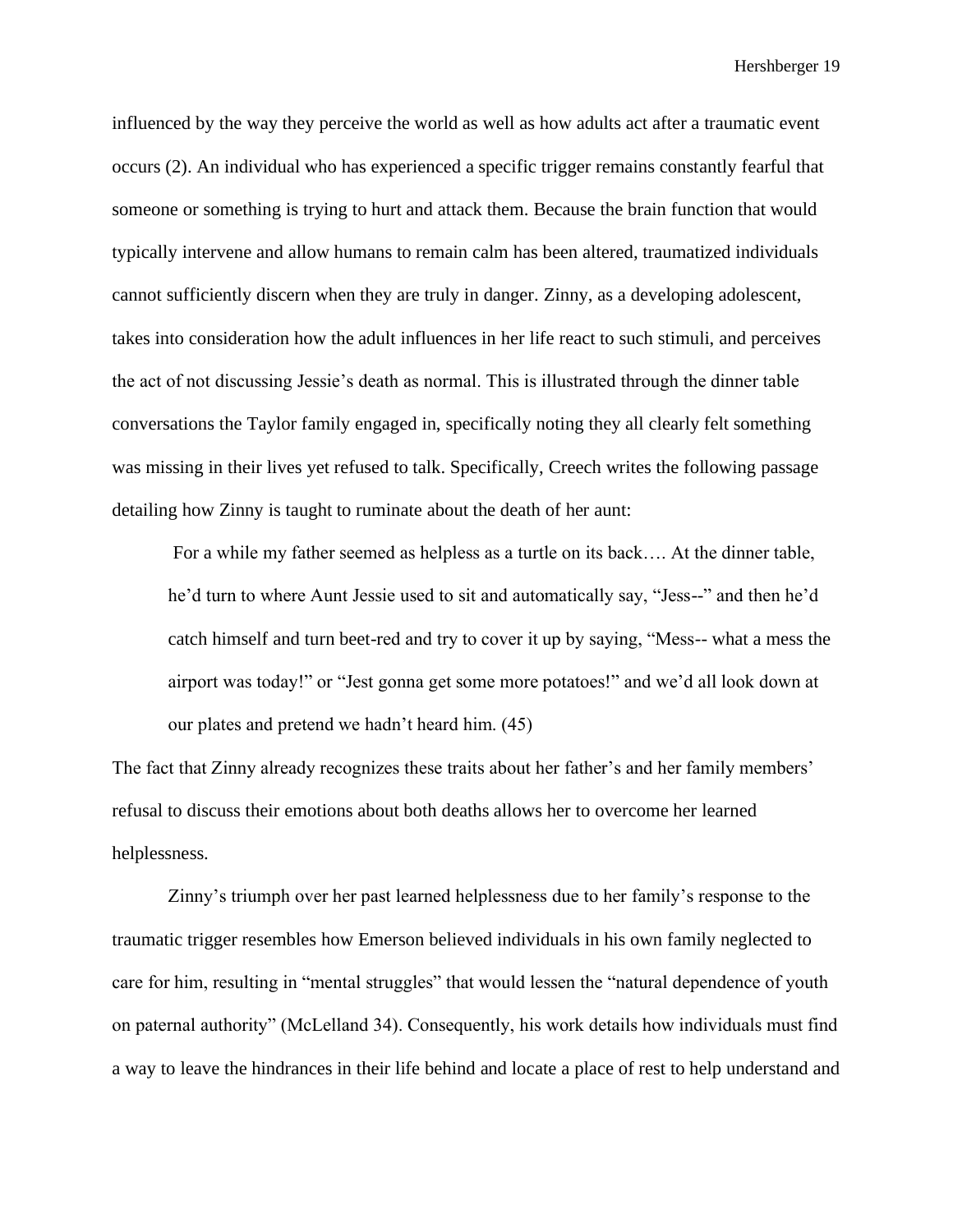reconcile their emotions. Learned helplessness can be remedied if the individual seeks to take control of their life, but this often happens when the individual recognizes the dissonance between the life they desire and the life they currently have (Fishbane 800). Fortunately, Zinny recounts these events on the other side of trauma and demonstrates her determination to find her identity through the natural world.

As Zinny ventures to uncover parts of herself that she has never realized before, Emerson details the pursuit of fleeing to nature to discover his innermost desires. Trauma Theory provides an explanation as to why one leaves the space where that trauma first occurred. The initial inability to recognize and understand one's varying emotions ultimately leads to engaging in fight-or-flight tendencies. This idea helps explain the reason why most people cannot think clearly or articulate the best response to situations that they perceive as dangerous. This facet of Trauma Theory is conveyed through Emerson's initial response to flee to nature. Since his family did not discuss death and the hardships they faced, Emerson was forced to retreat and find a different place of safety since he could not find it in conversation with his family nor simply in his own mind. Instead, nature healed these fight-or-flight impulses he had once endured. Specifically, "the misery of man appears like childish petulance" (Emerson, *Nature* 4). demonstrates how even the bad-tempered child begins to find beauty in the exploration of the natural world. Although children approach the world and their trauma with an innocent point of view, there is something about fleeing to the natural world that allows even an inexperienced child to be healed.

Since Emerson attempts to illustrate an ideal form of childhood in this text, it demonstrates how he once was a victim of trauma and did not understand how to effectively cope with his grief. In his essay *Experience,* Emerson reflects on his previous bouts of grief and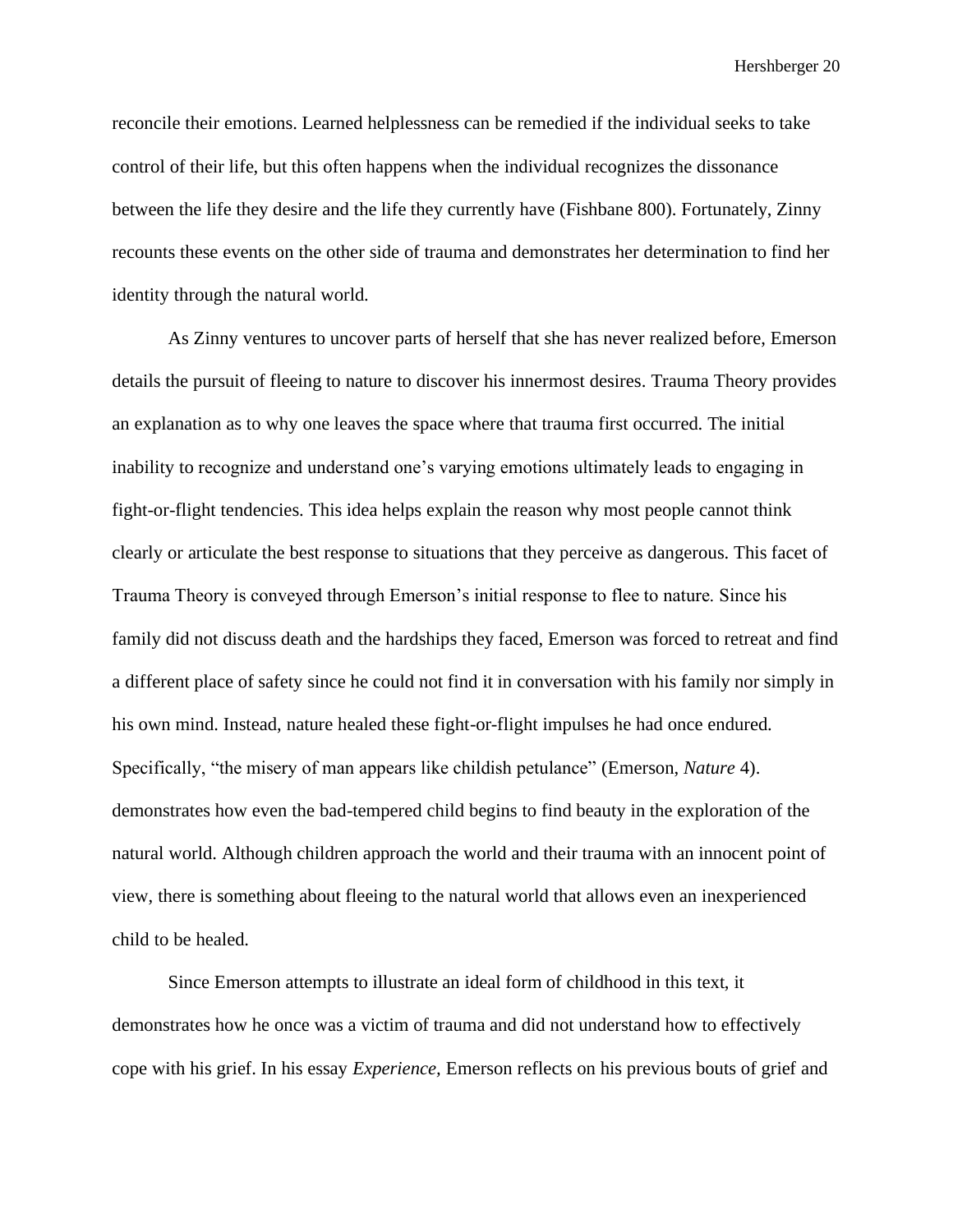states that "the only thing grief taught [him], is to know how shallow it is" (25). As he matured emotionally, he realized that grief causes an individual to waste their time worrying about frivolities and tragic occurrences that could not be changed. Because Emerson has the distance from these past tragedies, he can better understand how the trials he faced allowed him to provide an avenue for how other traumatized individuals can cope with their anxiety and fear. Emerson writes that there is "nothing that can befall [him] in life... which nature cannot repair" (*Nature* 3). The only reason he was able to make this claim is likely because this was his personal experience. Even though he felt physically threatened as a young child, and retreated into nature as his flight response, his maturation as an adult that appreciates nature's lessons freely allowed him to obtain intellectual truths.

Emerson's desire to allow nature to heal him connects to Zinny's unconscious discovery of nature's analeptic qualities that allows her to realize that she must forgo the negative memories associated with her late family members. Once Zinny finds the trail, her autonomy begins to reveal itself as there is something in her life she can control. Zinny immediately deems herself as the owner of the trail, moving from a lack of control to an individual that asserts her control. Zinny begins a personal maturation, understanding that the trail may be a metaphor for the journey she is about to take since she was "uneasy about what might await [her] there" (29). As she gains insight with nature as her guide, she realizes Rose had something that Zinny envied: innocence (173). Readers notice how nature is the realm to which she flees, just as Emerson urges his audience to do. The trail that Zinny finds outside her home not only provides an activity for her to uncover for the duration of the summer, but also demonstrates her need to flee from the location that makes her feel insecure; while on the trail, she "wondered if anyone would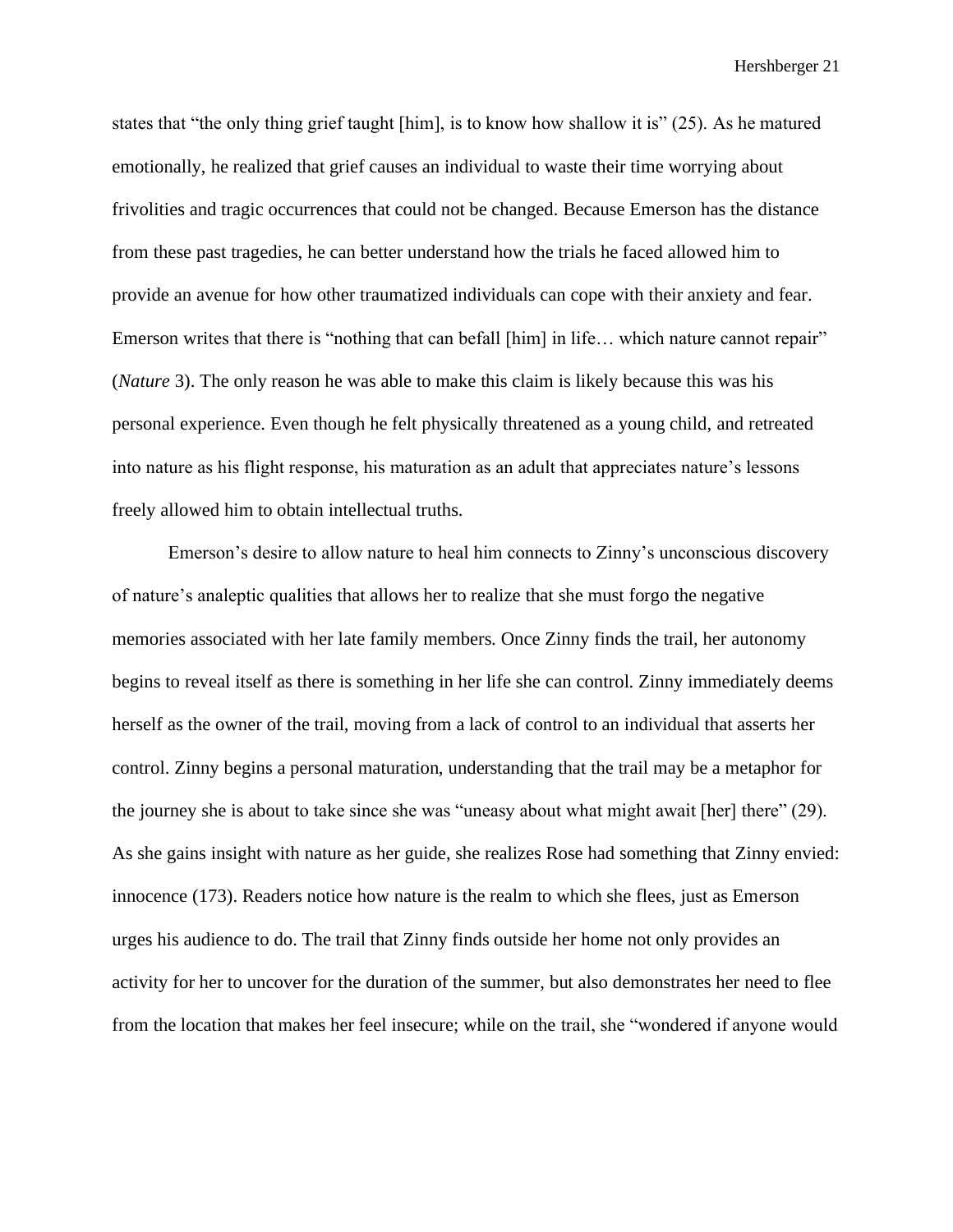notice that [she] was gone" (140). Zinny flees from an environment where she does not understand how she fits into her family, attempting to find her place in the solace nature brings.

Similarly, Emerson's flight response actually revealed his capacity for healing, as he dedicated himself to perfect his perspective of his past grief. Due to his flight into nature, he took on a childlike lens as nature revealed the child within himself. Yet an individual who retreats into silence possesses a temptation to listen to a single, biased voice that comes from within the self. Examining how a traumatized mind processes personal emotions and perceived stressors explains why a trigger can seem paralyzing. Stress alters memory in a way that has harmful effects, especially with the specific memories that they often replay in their minds. With this in mind, "[p]roblems may arise later because the memory of the events that occurred under severe stress are not put into words and are not remembered in the normal way we remember things'' (Bloom 6). Specifically, the lack of verbalizing trauma over long periods of time has increasingly negative effects on memory, especially when attempting to "fix the situation" (Muris 179). Understanding the implications of Emerson's past and Trauma Theory within the context of *Nature* provides the framework for identifying how he accomplished his desire to reconcile his past and present. His escape to nature brings freedom and restoration as he could intertwine the mental, emotional, and spiritual aspects of his life. Emerson felt the need to engage in the flight response to see the world in its purest state, to become whole. He claims that "man and nature are indissolubly joined" (*Nature* 17). Nature provides one with the understanding and clarification they need in order to remedy grief, as its purity likely invades Emerson's selfdiagnosed impure mind. Emerson makes the point that the natural world fulfills desires because all parts work for the good of man (*Nature* 4). It is made clear that this union with nature must be done alone in order to gain the highest clarity of thought.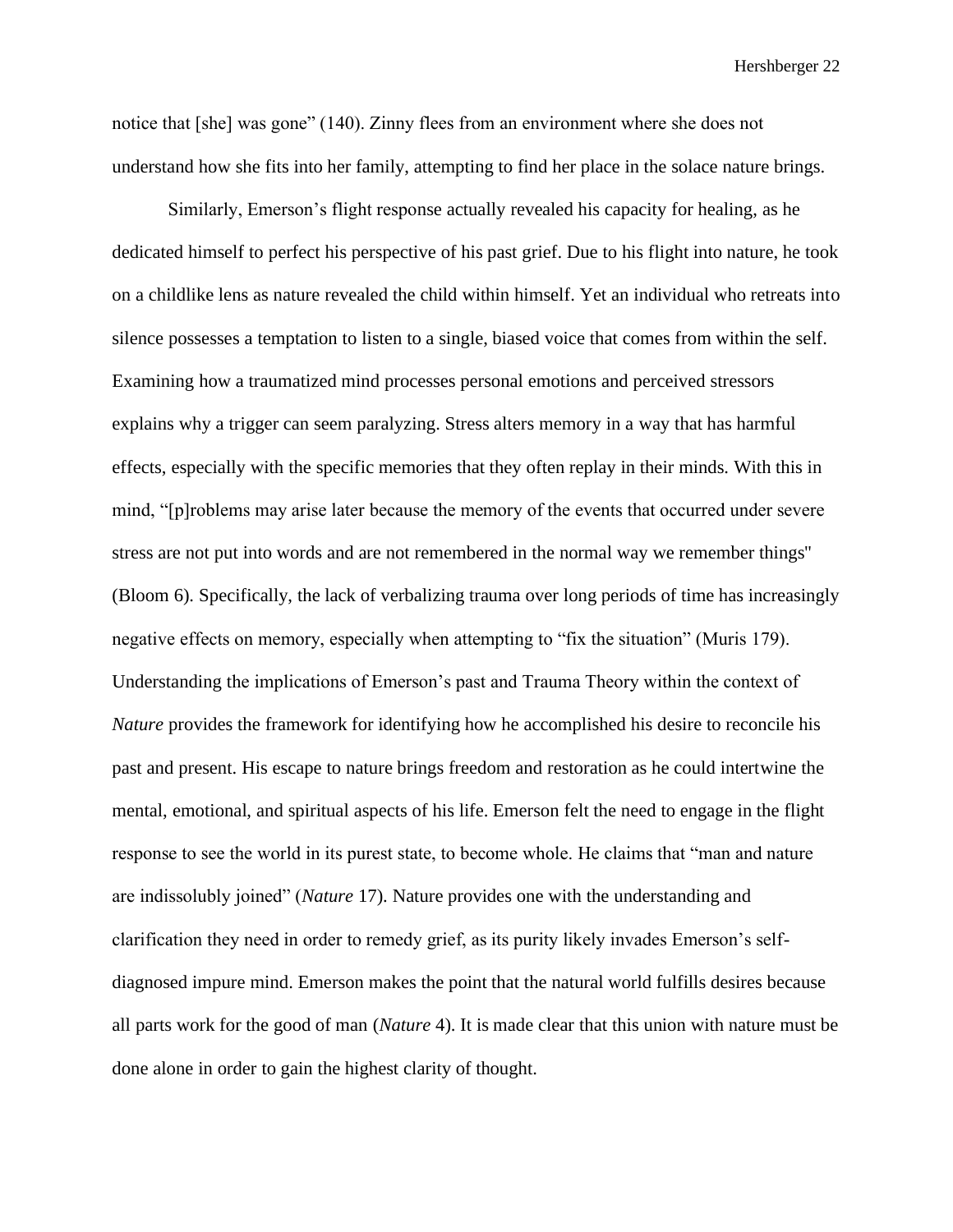Just as Emerson longed for isolation and independence, Zinny also searches for emotional and spiritual fulfillment in solitude. After Zinny finds herself completely alone in the woods, she understands that nature does indeed create a kind of spirituality that remedies the way she used to view herself and the memories that agonized her undeveloped mind. As a result, she undergoes a cognitive maturation after inserting herself in nature. Emerson claims that a key point in understanding the self and remedying the past is to be fully alone and isolated as a way to not be interrupted. Because Zinny set out on the trail by herself with the goal of clearing it, she ended up finally healing from her past gradually and unconsciously. In the chapter titled "Alone," Zinny comprehends that she can take control of this new territory and call it her own. Further, she comes to understand that nature provides her the space to not be bothered by her family. Creech writes that Zinny had "looked forward to this moment for so long—all by [herself] up in the hills with the birds and trees and sky, with no one to bother [her] for ten whole days" (137). After Zinny determines this necessary piece that affects her growth and maturation, she leaves behind her grief and replaces it with a desire to create new experiences. Throughout her adventure in the woods, she is challenged by unknown sounds and animals, directly facing her fears as a means to confront her traumatic past. Directly facing her fear enables her to challenge the misplaced guilt, recognizing that she can "hear [her]self think" (140), similar to Emerson's suggestion to ruminate on the inherent spirituality of nature. Following the will of her own heart juxtaposes everything her past self expects from her, yet she triumphs over her selfimposed limitations to begin a journey of maturation.

As one observes Zinny's journey to freedom, one can best understand her motivation to locate personal peace when utilizing Emerson's references to the child's need for individuality and liberty. Before Emerson endeavored to uncover the root of his emotional disturbances, he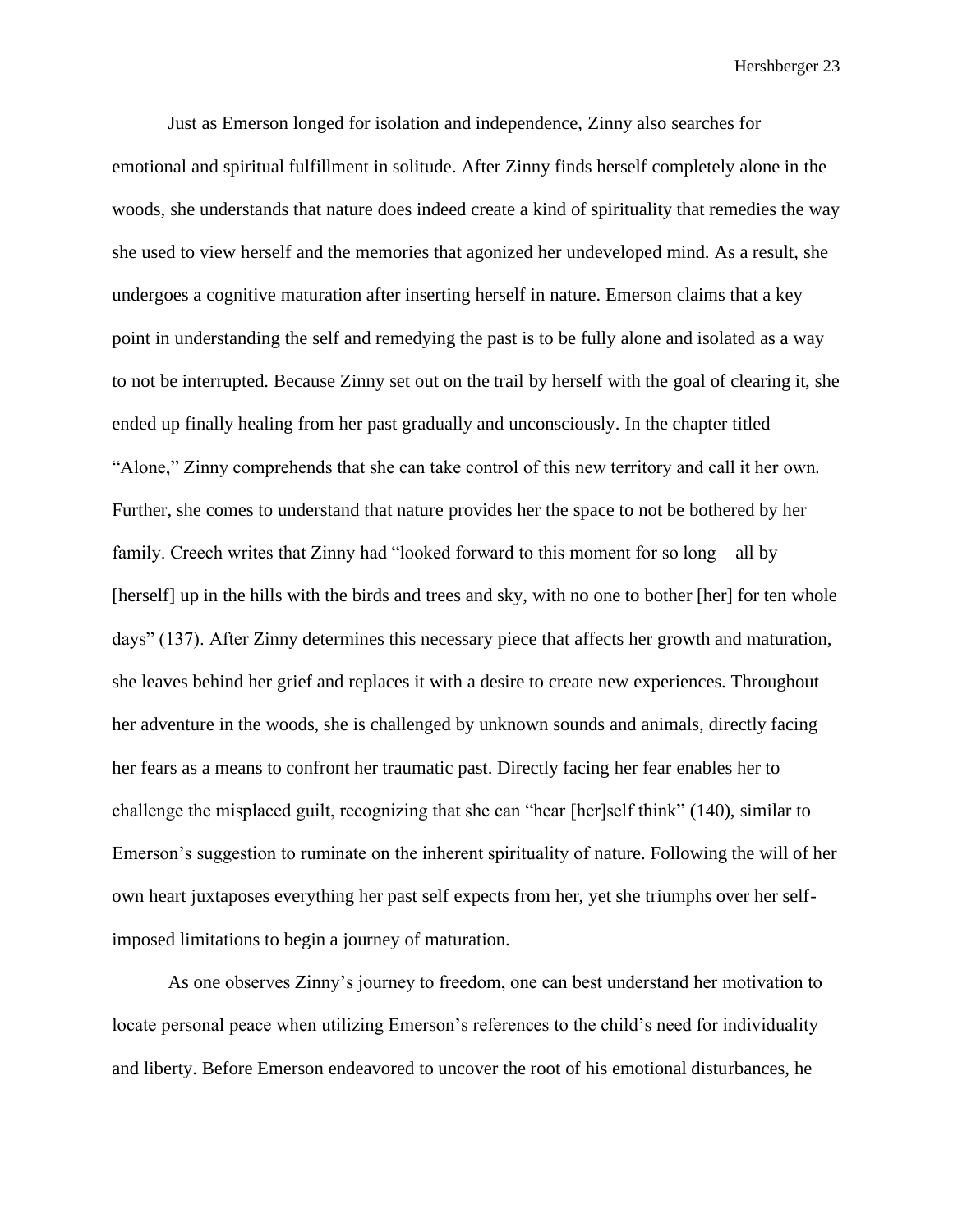drowned himself in his past griefs until it became a common practice. Consequently, Emerson's perception of his childhood remained tainted until he created examples using a childlike innocence and perspective, indicating that there must have been another entity helping his brain form new connections. When an individual is triggered, frightened, or upset, the images or feelings associated with the past occurrence can intrude that individual's mind and cause them to over-analyze the traumatic event (Bloom 6). However, it should be noted that individuals need to talk about these traumatic experiences. If the event is not processed, or if the person continues to keep such a stressor inside, the brain cannot fully heal. Particularly in children, their "bodies, brains, and minds are still developing" (Bloom 86), so it is critical that children process through their grief. Even though Emerson typically writes in solitude, he believed that he was not truly alone for the stars in the sky granted him companionship (*Nature* 2). Emerson notes that his spiritual connection with the natural world highlights nature's inherent divinity. He illustrates this as a turning point in his pursuit of reconciliation as he eloquently states, "What noble emotions dilate the mortal as he enters into the counsels of the creation, and feels by knowledge the privilege to BE!" (*Nature* 13). Emerson personifies nature as it becomes a spiritual connection that brings healing, understanding how the child could be more willing to believe that another realm of life can be called upon during one's isolation. Notably, Emerson comments that nature is "made to conspire with spirit to emancipate us" from "[c]ertain mechanical changes" (*Nature* 13). Because all of creation points back to a Creator, as mentioned in the Spirit section of the essay, Emerson finds solace that there is an inherent spirituality all around him. At the beginning of the essay, it is explicitly stated that "the universe is composed of Nature and the Soul" (Emerson, *Nature* 1-2) indicating that if there is a separation of the two, one is apt to become dissatisfied with life.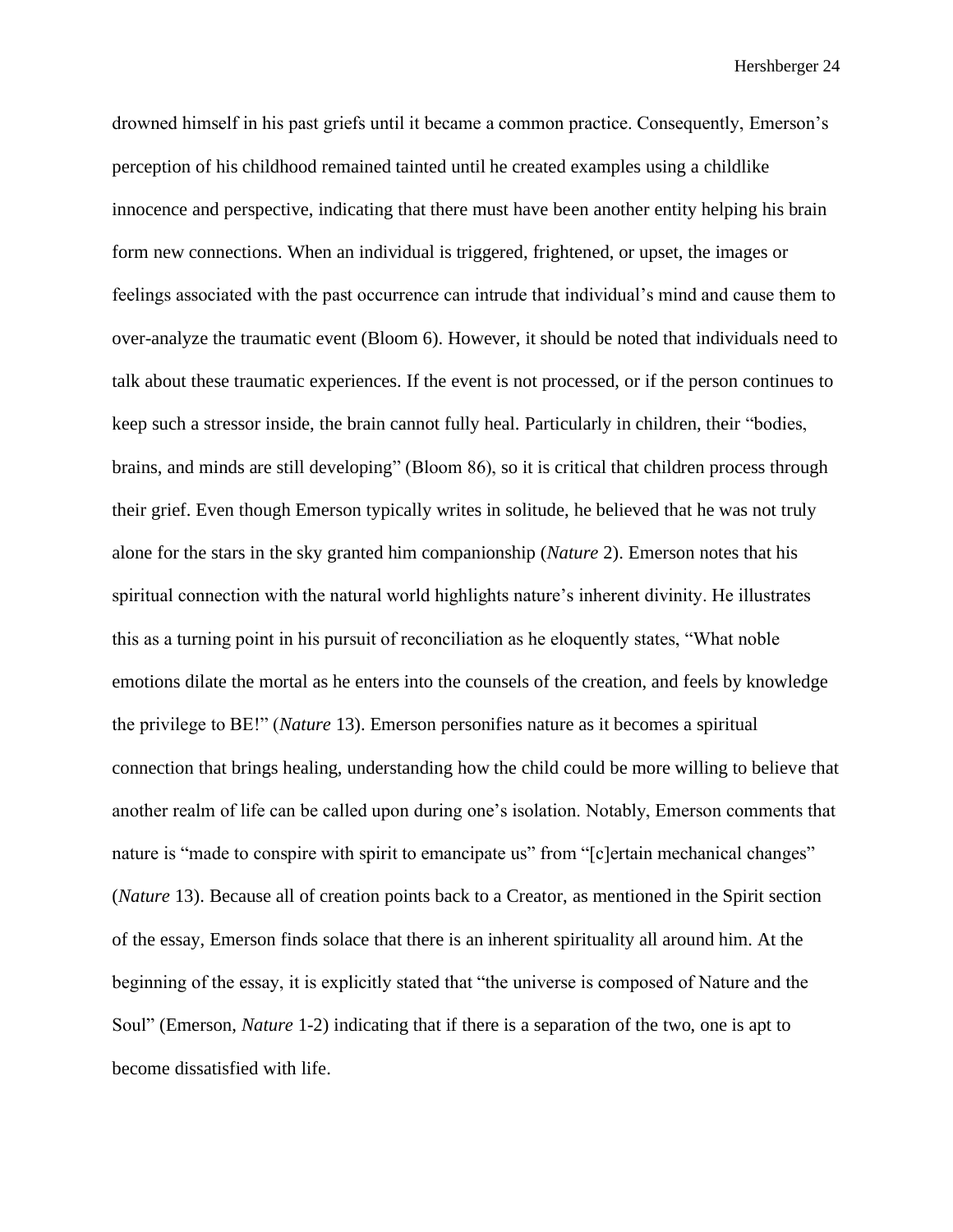Zinny demonstrates Emerson's belief that true healing, peace, and rest come from intimately connecting with the natural world. While Zinny does not explicitly identify this, she begins to identify positive memories with Aunt Jessie and Rose while on the trail. Specifically, as she journeys through the wooded path, she starts uncovering memories of Aunt Jessie and Rose that were not associated with being sick or mentally ill. Instead, Zinny refers to these new memories as memories that become "unlocked," signifying her traumatized mind only revealed memories that continued to hurt and harm Zinny's perception of their deaths. Zinny states that her own mind "denied access" to many positive memories of Rose (145). However, the first unlocked memory finally appears directly after she realizes that it was her own mind disallowing fun memories to return. Zinny states that the first repaired memory "snuck out of its locked drawer" toward the end of the trail (202). One may therefore assume that her time on the trail caused her to forgo the anxiety she experienced in the home.

Nature itself is a constant presence, allowing Zinny to rely on its consistency which demonstrates many of Emerson's assertions. The fact that Emerson's relationships with his family and friends are remembered as harmful allowed him to observe and experience firsthand the consistency of nature. While there are seasonal cycles of growth and hope that eventually turn into a season of death and depression, Emerson relied on the consistency within nature's expected changes. As an individual who braved uncertainties, nature's rhythms may have proved that there is hope for new beginnings, emphasizing the divine workings of the Creator within creation. Emerson finds solace that there is an inherent spirituality all around him. At the beginning of *Nature,* he explicitly states that "the universe is composed of Nature and the Soul" indicating that if there is a separation of the two, one is apt to become dissatisfied with life (Emerson, *Nature* 1-2). Nevertheless, since this connection is directly emphasized, Emerson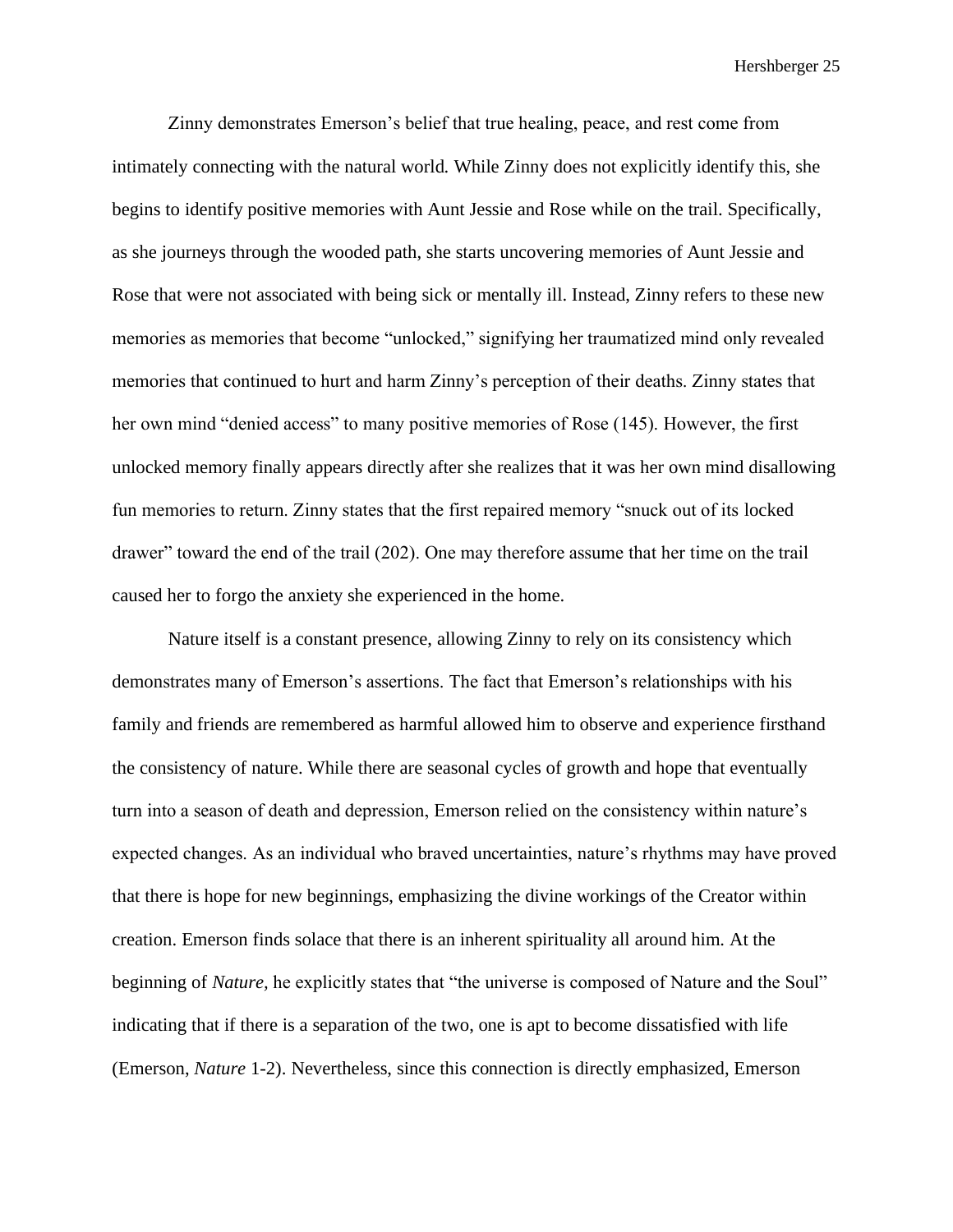clearly portrays his own healing has already taken place. Noting this important truth for his readers allows him to speak freely on such topics since he had already endured the progression from trauma to healing. Because of this remediation, he becomes a more credible influence when providing these rationales and arguments for why individuals should seek to be in nature.

Emerson asserts that individuals come to understand spiritual healing when seeking remediation within isolation, and Zinny finishes her journey of confrontation and maturation as she finishes clearing the trail. Trauma Theory maintains that the individual dealing with trauma will not ever find true reconciliation until confronting events or removing themselves from the situation altogether (Bloom 3). It is interesting to note that all the intrusive memories that used to negatively affect Zinny's perception of herself ceased as she was on the trail. The trail provided the avenue that allowed Zinny to remove herself from a harmful family situation, making way for a newfound maturity and ability to understand her identity.

After the memories of Rose begin to flood back, she starts seeing Jessie as a real cardinal, acting as her guide through the rest of her time on the trail (191). Uncle Nate used to claim he could see his wife even after her death, and Zinny wants so desperately to see her again, too. Because nature has an inherent spirituality when one inserts one's whole mind and soul into it, Zinny finds the spirit of her aunt in a bird. Later, Zinny even sees Aunt Jessie "floating" in front of her as a guide when she is lost in nature (207). As Emerson suggests, spirituality as a guide within nature can be accessed by the child, as a child observes the natural world in a nonmanipulative, non-aggressive state. After Zinny finished the trail, her family praised her. However, Zinny was already aware that her newfound identity was not defined by what the family said about her. Zinny allowed herself to transform from an individual trapped by her own fears and anxieties into an individual who finds peace.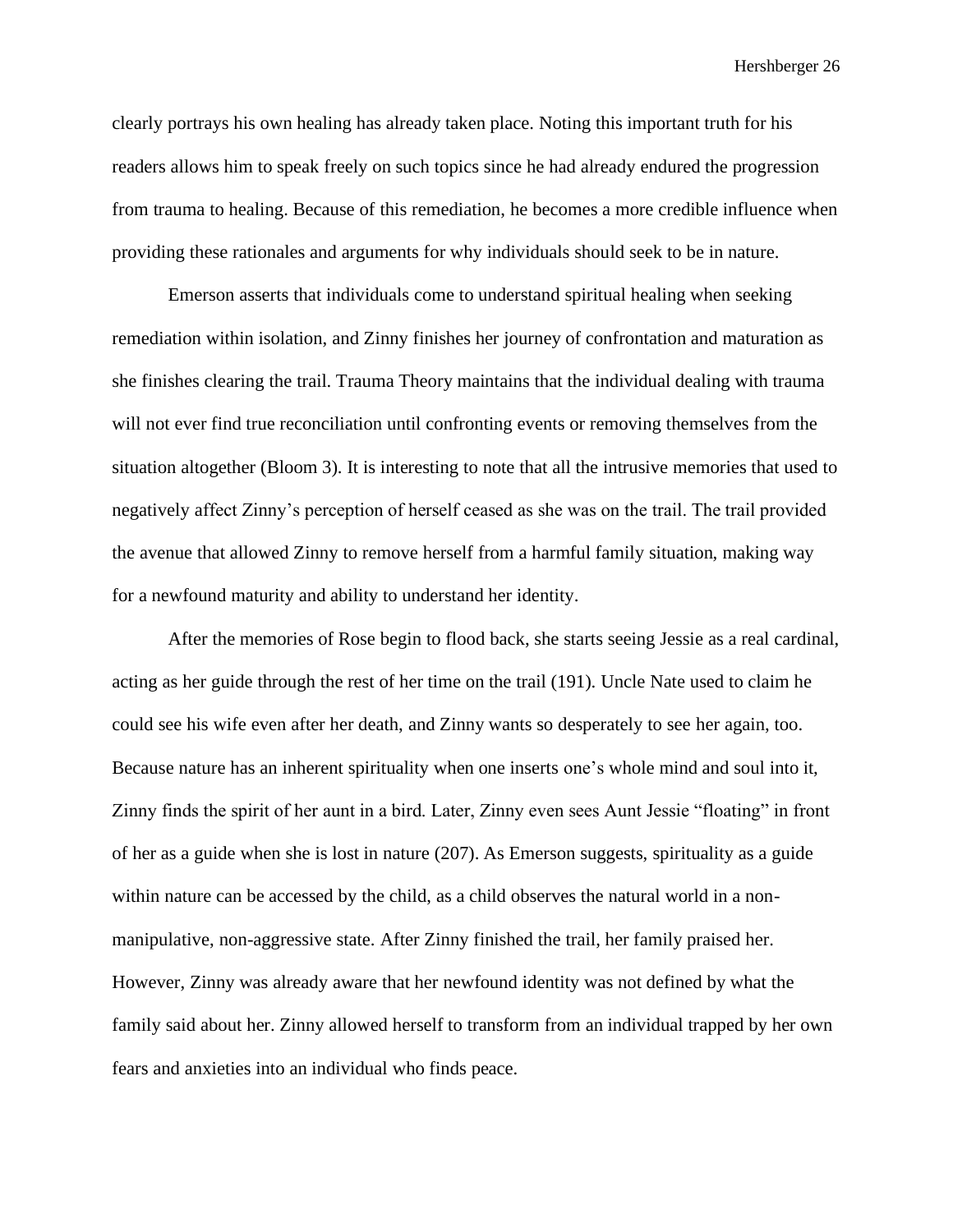Emerson and Creech both become intimately connected with nature, allowing them to find coping mechanisms for their grief as they understand the natural world. Current explorations in neurodiversity, specifically the response to traumatic experiences, reveal there is a possibility to rewire the brain so that individuals can remedy the past. If one's brain is not taught to respond to certain stimuli in a controlled manner, one will always respond with emotion instead of logic (Fishbane 800). While change in neuroplasticity, or the ability for the brain to make new connections, was only attributed to children, recent discoveries have proved that the adult brain can also be rewired if nurtured (Fishbane 801). Therefore, it can be assumed that Emerson lacked the ability to heal due to his past learned helplessness and the absence of a nurturing upbringing. The personified natural world provided the nurturing care for Emerson, as Fishbane suggests. Emerson concludes that "we come to look at the world with new eyes" in order to "answer the endless inquiry of the intellect" so as to be "gradually restored to perfect sight" (27). Emerson, after describing the need for nature in the earlier parts of his essay, demonstrates why contemplating grief through a representative child provided a means for obtaining restoration. Just as children's minds are making new connections, the adult brain can as well when nurtured by a trusted entity (Fishbane 801).

Zinny, as a child, finally experienced the spiritual healing nature offered her when she was alone during her rebuilding of the trail. Due to her own learned helplessness, she only associated her memories of Rose and Jessie to be negative, as though she could no longer remember the positive due to the alterations to her developing brain. Taking control and understanding that she has a choice to create a life for herself, combined with observing the natural world, she replaces the negative memories with positive ones, opening "drawers full of [memories]" (244). The most important observation for *Chasing Redbird*, though, is realizing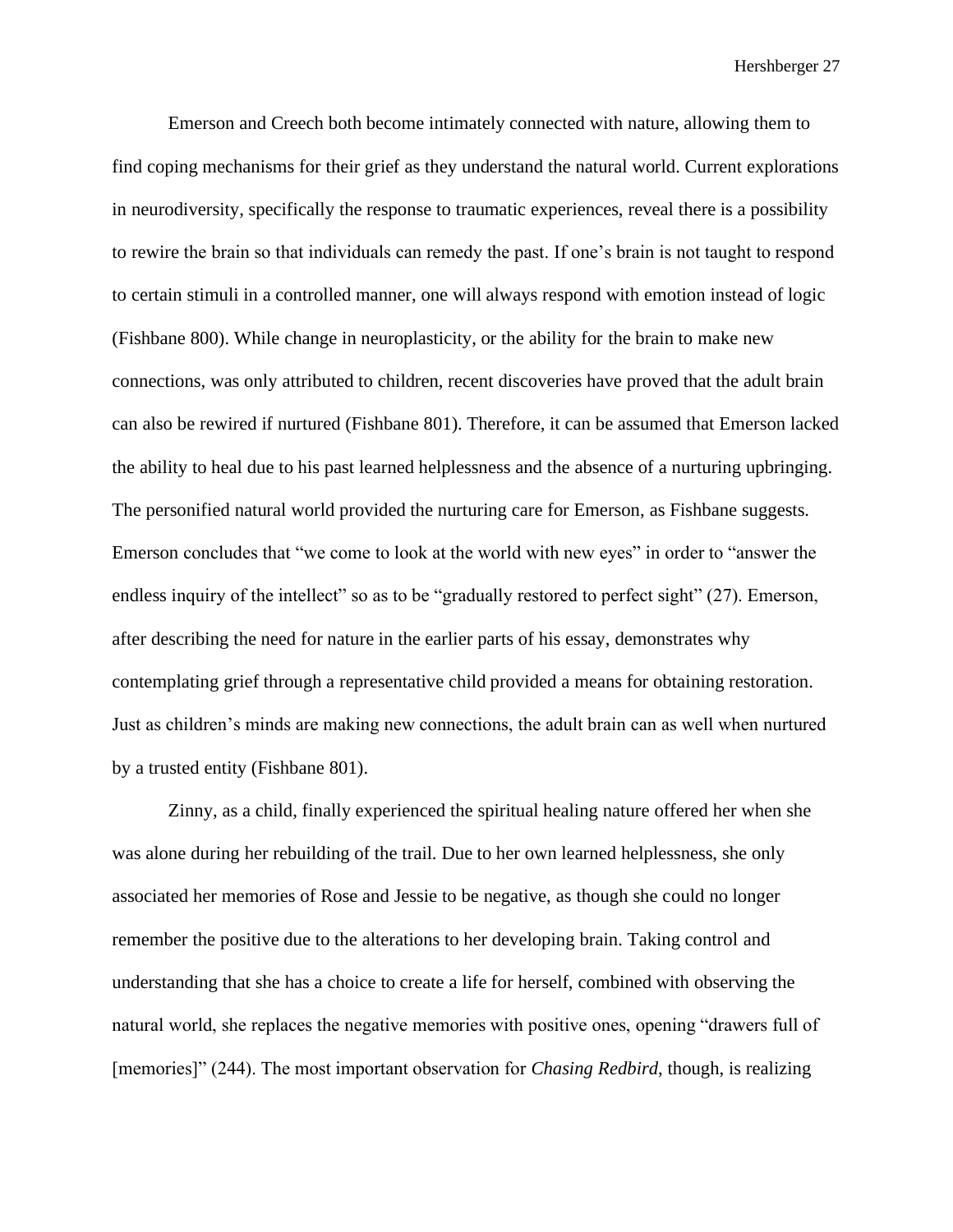Zinny stops thinking about Rose and Jessie when she first begins working on the trail due to gaining personal choice and independence. After she arrives home from clearing the trail, though, her memories of those she lost become altogether more positive. Zinny finally realizes that Uncle Nate has already found his peace, chasing his "redbird" around in nature. Zinny beautifully remarks that Uncle Nate has tried "so hard to keep the dead alive, to defy that darkness sweeping in and overtaking [him]" (229). Just as Emerson found the interconnectedness between nature and the soul, Zinny also finds freedom in chasing the inherent spirituality of nature. In the end, Zinny crosses over Surrender Bridge, physically surrendering her trauma over to nature so that nature may carry her burdens for her.

When one considers the effects of traumatic experiences, Emerson provides a lens through which one may view *Chasing Redbird*. Due to the nature of his upbringing and its clear influence on his writing, Emerson makes assertions and, at the time, unverified psychological claims about the human experience to explain how to cope with grief and depression. Likewise, Creech utilizes insights which correlate with Trauma Theory's findings to buttress her writing. The marriage of the two texts as co-existing entities explained in part by Trauma Theory presents a fascinating comparison between the real and imagined experiences of two individuals. The two authors, living in two different centuries, demonstrate the importance of finding one's identity and relief in nature, where independence and spirituality intertwine to become a force that compels one's soul to, yet again, become whole.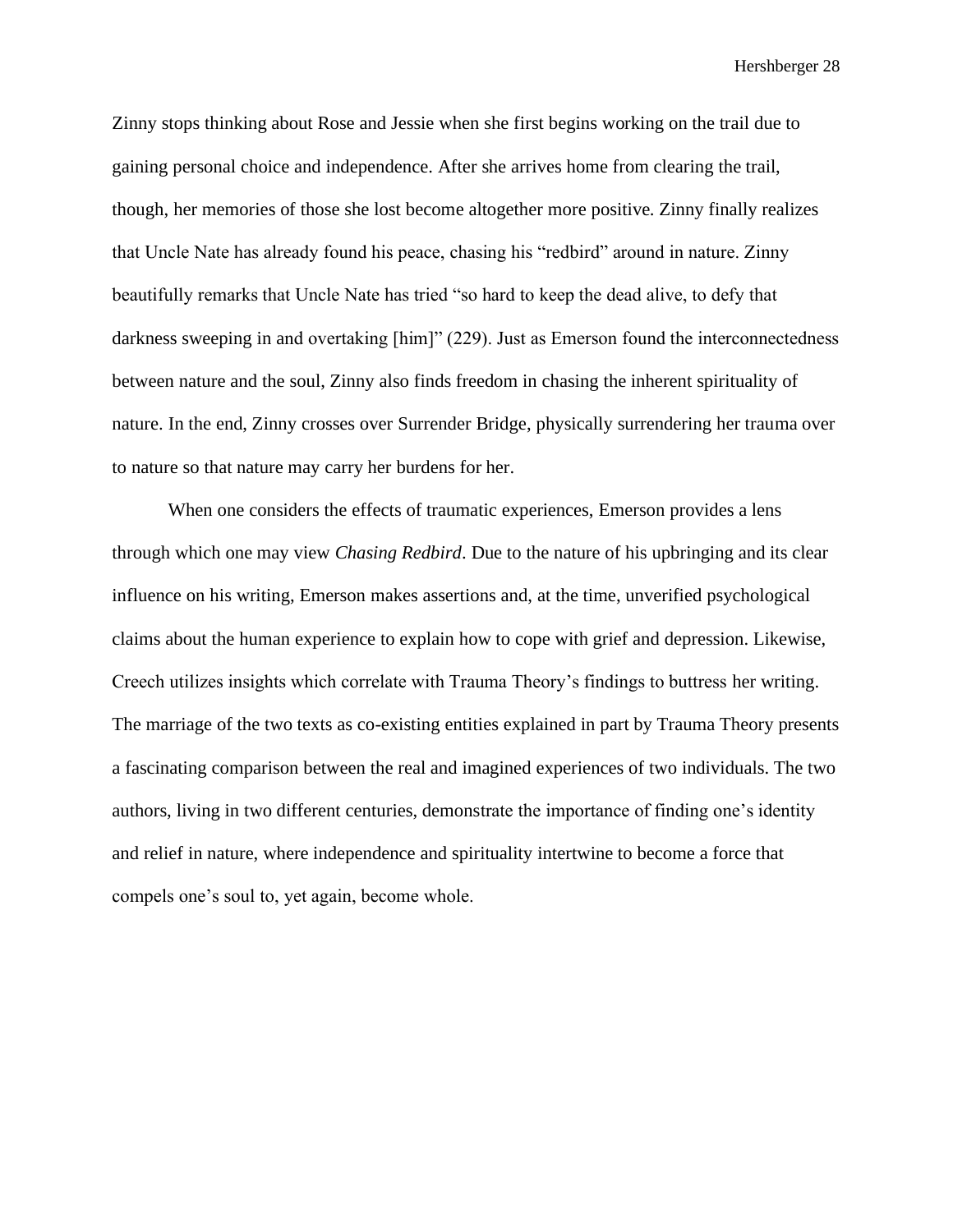#### Works Cited

*A Historical Guide to Ralph Waldo Emerson,* edited by Joel Myerson, E-Book, Oxford University Press, 2000.

Azzam, Julie. "Preview: Sharon Creech's book looks at how children deal with unexpected." *Pittsburgh Post Gazette,* 8 Dec. 2012. https://www.postgazette.com/ae/books/2012/12/08/Preview-Sharon-Creech-s-book-looks-at-how-childrendeal-with-unexpected/stories/201212080151. Accessed 14 December 2021.

Bloom, Sandra L. "Trauma Theory Abbreviated." *Community Works.* 1999.

https://strengthcounselling.ca/wp-content/uploads/2018/05/trauma-theory-abbreviated.pdf

- Bybee, Jane. *Guilt and Children.* E-Book, San Diego: Academic Press, 1998.
- Carroll, Pamela S. *Sharon Creech.* E-Book, Greenwood Publishing Group, 2007.

Creech, Sharon. *Chasing Redbird*. HarperCollins, 1997.

---. "From the Author." *Sharon Creech,* 

https://www.sharoncreech.com/books/9780064406963/chasing-redbird. Accessed 8 March 2021.

Emerson, Ralph Waldo. *Experience.* New York, John B. Alden, 1886.

---. *Nature.* James Monroe and Company, 1836.

---. *Self-Reliance.* 1841*.*

Fishbane, Mona Dekoven. "Healing Intergenerational Wounds: An Integrative Relational-Neurobiological Approach." *Family Process,* vol. 58, no. 4, 2019, https://ezproxy.taylor.edu/login?url=https://search.ebscohost.com/login.aspx?direct=true &db=pbh&AN=140268367&site=ehost-live. Accessed 4 December 2021.